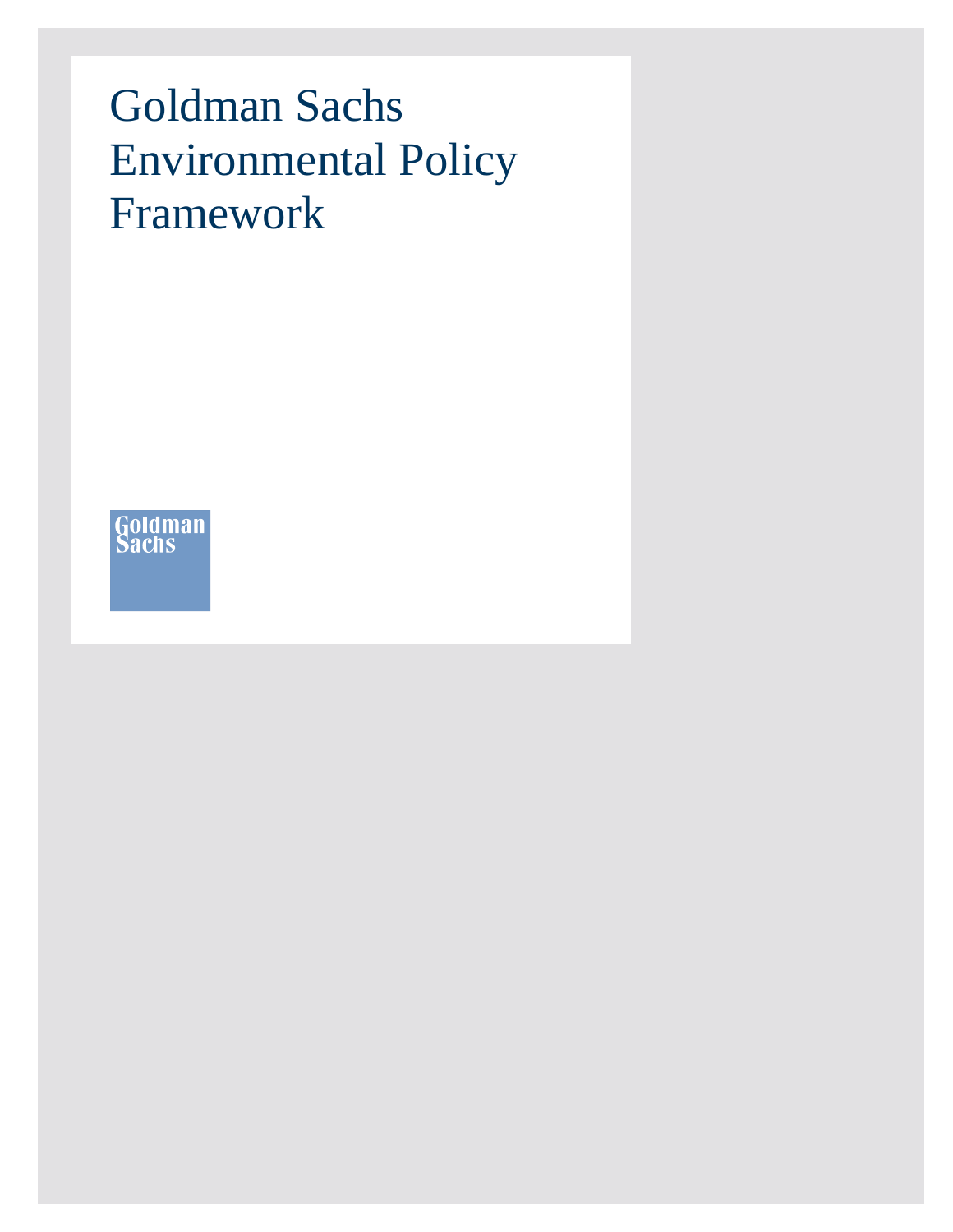# Table of Contents

| $\mathbf{I}$ . |                |  |  |  |  |  |
|----------------|----------------|--|--|--|--|--|
|                | A.             |  |  |  |  |  |
|                | B.             |  |  |  |  |  |
|                | $\mathsf{C}$ . |  |  |  |  |  |
|                | D.             |  |  |  |  |  |
| $\Pi$ .        |                |  |  |  |  |  |
|                | A.             |  |  |  |  |  |
|                | B.             |  |  |  |  |  |
|                | $\mathsf{C}$ . |  |  |  |  |  |
|                | D.             |  |  |  |  |  |
|                | Ε.             |  |  |  |  |  |
|                |                |  |  |  |  |  |
| $\mathbf{I}$ . |                |  |  |  |  |  |
|                | A.             |  |  |  |  |  |
|                | <b>B.</b>      |  |  |  |  |  |
| $\prod$ .      |                |  |  |  |  |  |
|                |                |  |  |  |  |  |

Goldman Sachs

The Environmental Policy Framework was revised in December 2019 for (i) updates to section II. Environmental and Social Risk Management – B. sector guidelines and (ii) to reflect organizational changes relating to the Sustainable Finance Group. The rest of the framework was updated in 2015 and should be viewed in conjunction with ou[r Sustainable Finance](https://www.goldmansachs.com/what-we-do/sustainable-finance/) site, which has the latest sustainable finance and operational targets.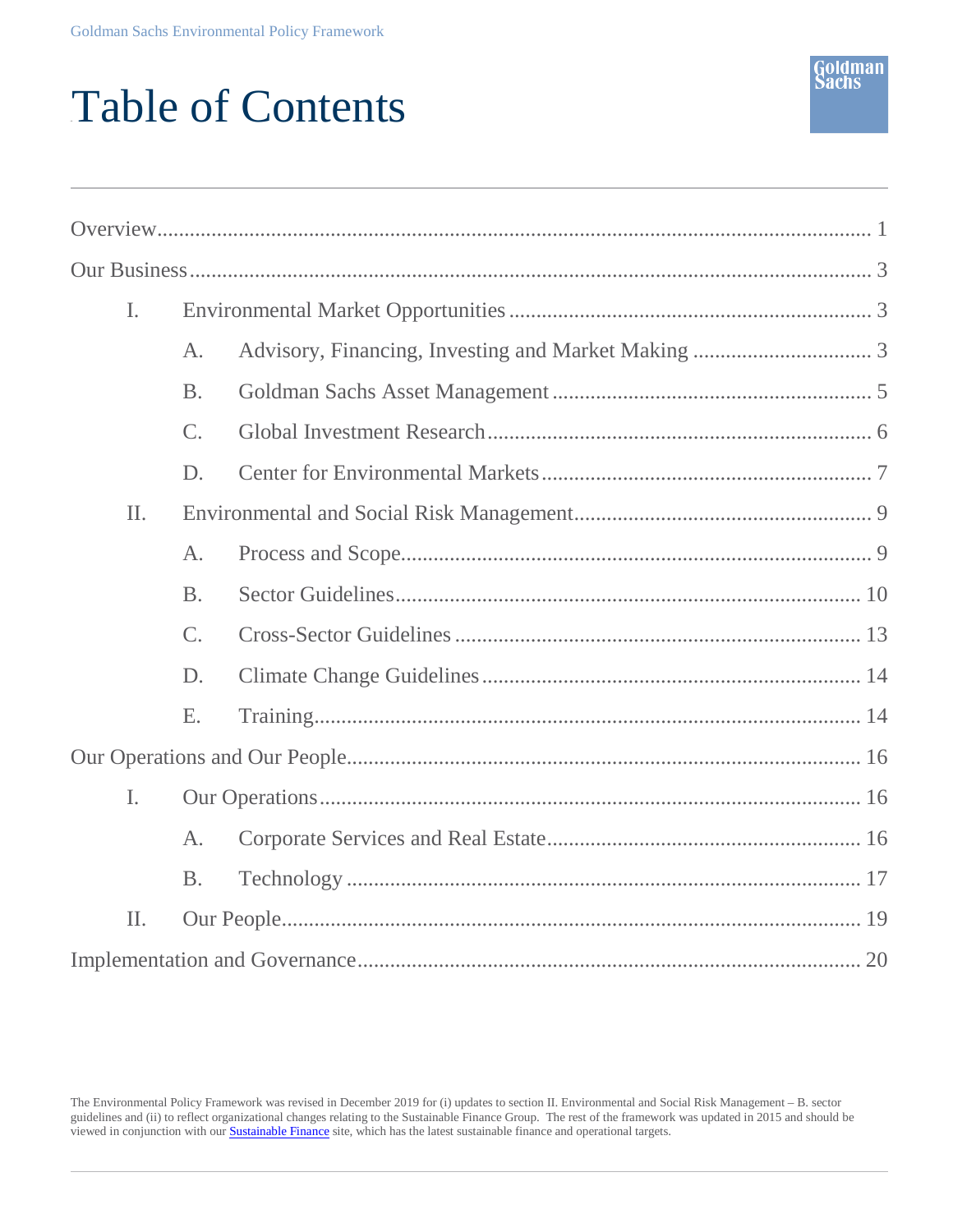# <span id="page-2-0"></span>**Overview**

In November 2005, Goldman Sachs established our Environmental Policy Framework, which articulated our belief in the importance of a healthy environment and our commitment to addressing critical environmental issues. At that time, we were one of the first financial institutions to acknowledge the scale and urgency of challenges posed by climate change. In the years since, we have continued to build upon our commitment to the environment across each of our businesses. See our [Sustainable](https://www.goldmansachs.com/what-we-do/sustainable-finance/) Finance site for highlights of our progress.

Our ten-year juncture offers an opportunity to review progress both within Goldman Sachs and broadly across the market, and identify opportunities for us to do more. Our commitment to helping address critical environmental challenges and promoting sustainable economic growth remains unchanged, while our initiatives and progress will continue to advance. This updated document serves as a roadmap for us in that journey and a foundation on which we will continue to build as we look to the future.

**Key Tenets:** We believe that a healthy environment is necessary for the well-being of society, our people and our business, and is the foundation for a sustainable and strong economy. We recognize that diverse, healthy natural resources – fresh water, oceans, air, forests, grasslands and agro-systems – are a critical component of our society and economy.

We believe that technological and market innovation, driven in large part by the private sector working in concert with the public sector, is central to positive economic growth and environmental progress. Innovation will continue to play a critical role in solving societal challenges, including those relating to the environment. From advancements in clean technology to resource efficiency and the shared, connected economy, innovation can accelerate the transition to a low-carbon economy and sustainable future while creating new jobs and greater economic prosperity.

We take seriously our responsibility for environmental stewardship and believe that as a leading global financial institution we must play a constructive role in helping to address environmental challenges. To that end, we will work to ensure that our people, capital and ideas are used to help find innovative and effective market-based solutions to address climate change, ecosystem degradation and other critical environmental issues, and we will seek to create new business opportunities that benefit the environment. In pursuing these objectives, we will not stray from our central business objective of creating long-term value for our shareholders and serving the long-term interests of our clients.

**Climate Change:** Goldman Sachs acknowledges the scientific consensus, led by the Intergovernmental Panel on Climate Change, that climate change is a reality and that human activities are responsible for increasing concentrations of greenhouse gases in the earth's atmosphere. We believe that climate change is one of the most significant environmental challenges of the 21st century and is linked to other important issues, including economic growth and development, poverty alleviation, access to clean water, food security and adequate energy supplies.

Delaying action on climate change will be costly for our natural environment, to humans and to the economy, and we believe that urgent action by government, business, consumers and civil society is necessary to curb greenhouse gas emissions. How governments and societies choose to address climate change will fundamentally affect the way present and future generations live their lives.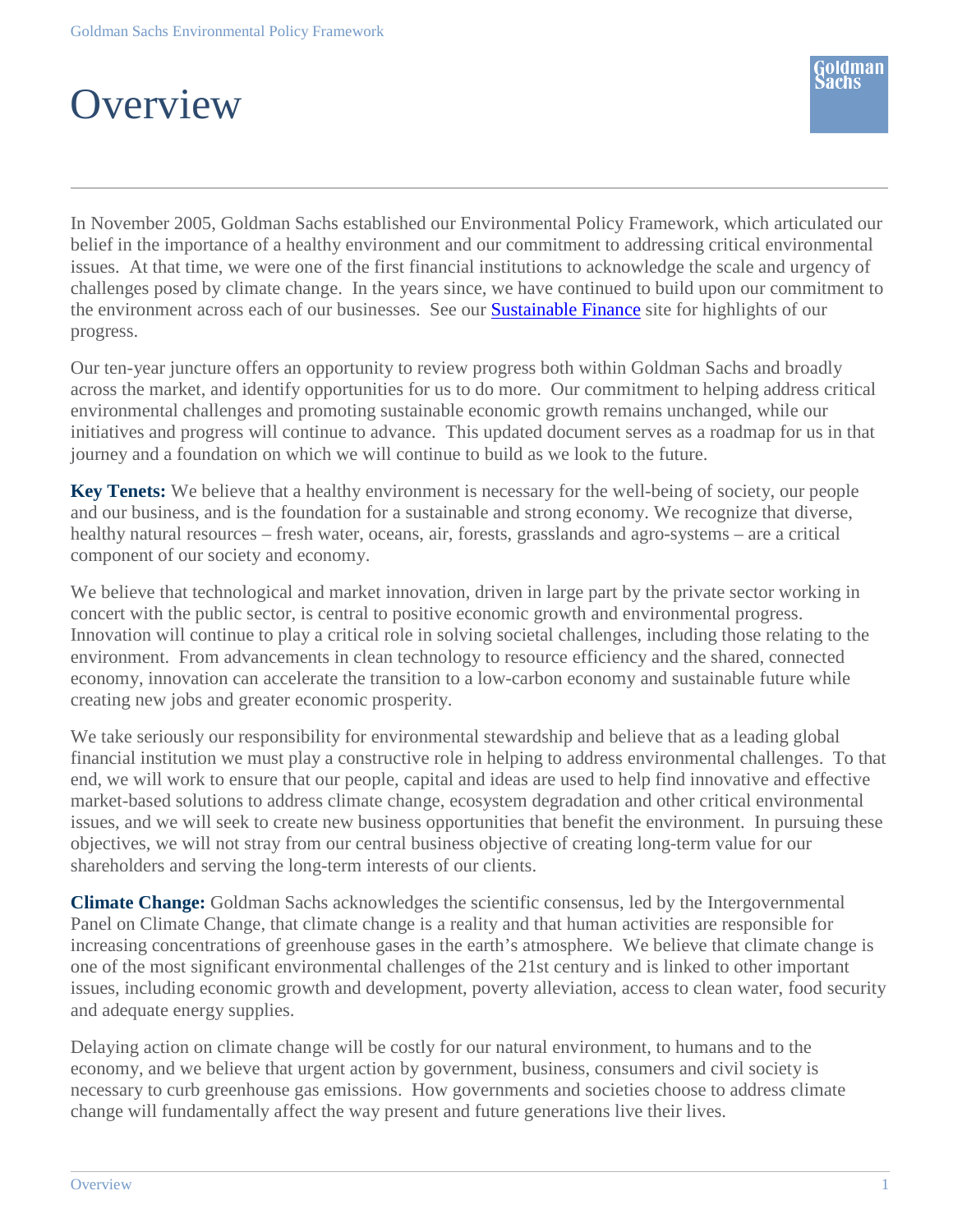Markets are particularly efficient at allocating capital and determining appropriate prices for goods and services. Governments can help the markets in this regard by establishing a clear policy framework that, among other things, provides transparency around the costs of greenhouse gas (GHG) emissions and creates long-term value for GHG emissions reductions and investments in new technologies that lead to a less carbon-intensive economy. In addition to mitigation, which is a critical component of any strategy, governments and societies need to improve adaptability and strengthen resiliency as part of a comprehensive solution.

We recognize that we have an impact on the environment through our operations, our investments, and the production and services we finance on behalf of our clients. As an institution that brings providers and users of capital together, we believe that capital markets can and should play an important role in addressing environmental challenges including climate change.

To that end, we are committed to catalyzing innovative financial solutions and market opportunities to help address climate change. The Environmental Policy Framework articulates our initiatives across each of our business areas. The following are key highlights:

- <span id="page-3-0"></span> Climate Mitigation: We will expand our clean energy target to \$150 billion in financings and investments by 2025 to facilitate the transition to a low-carbon economy.<sup>i</sup> To increase access to climate solutions, we will launch a Clean Energy Access Initiative that will target the deployment of clean energy solutions, such as distributed solar and clean cookstoves, to underserved markets. We will look to facilitate the efficient development of carbon markets and other climate-related market mechanisms as opportunities emerge.
- Climate Adaptation: We will help our clients more effectively manage exposure to climate impacts through capital market mechanisms, including weather-related catastrophe bonds, and identify opportunities to facilitate investment in infrastructure resiliency. We will also seek opportunities to promote financings and investments to address growing water and wastewater infrastructure needs. Where feasible, we will look to harness green infrastructure solutions such as forests as a complement to traditional infrastructure.
- **E** Climate Risk Management: We will conduct a carbon footprint analysis across our Fundamental Equity business in Goldman Sachs Asset Management and work with our clients to analyze and understand the impacts of their portfolios. Across relevant advisory, financing and investing transactions, we will continue to apply a high standard of care in our Environmental and Social Risk Management, which includes guidelines and enhanced review of carbon intensive sectors (e.g., coal power generation, coal mining, oil & gas, forestry and palm oil) as well as climate change-related risk factors.
- Climate Approach in Our Operations: We will minimize our operational impact on climate change, strengthen our operational resiliency, and seek smart, sustainable solutions. We will achieve carbon neutrality across our own operations from 2015 onwards and target 100 percent renewable power to meet our global electricity needs by 2020. We will also target \$2 billion in green operational investments by 2020.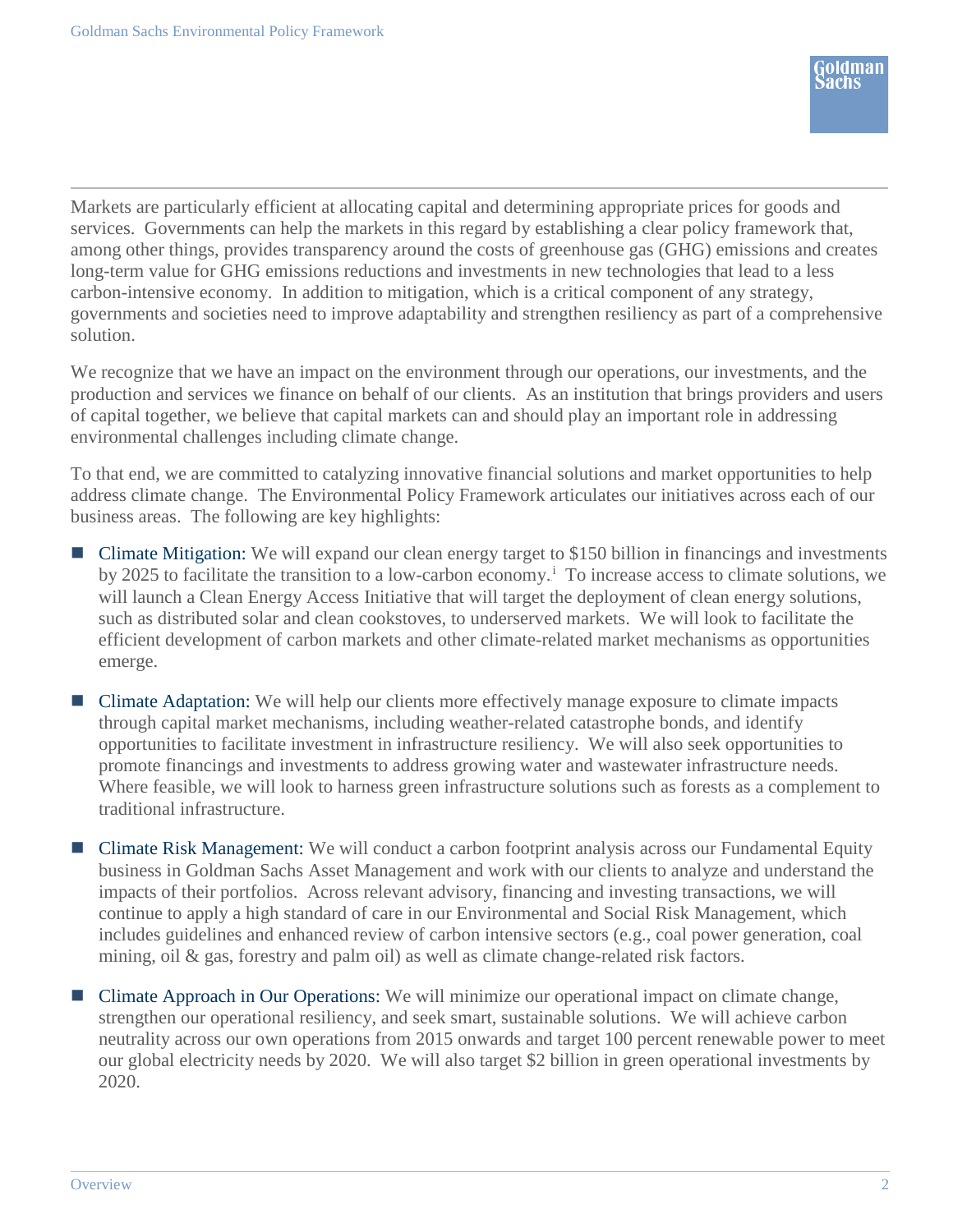<span id="page-4-0"></span>

Each of our business areas has an important role to play in implementing our policy and helping our clients navigate and better manage evolving environmental risks and opportunities. By doing so, we can contribute to sustainable economic development and environmental progress. The following highlights key initiatives that we are undertaking and will continue to build on across our businesses.

## <span id="page-4-1"></span>I. Environmental Market Opportunities

### <span id="page-4-2"></span>A. Advisory, Financing, Investing and Market Making

**Clean Energy**: One of the critical roles we play in the transition to a low-carbon future is to help deploy capital to scale up clean energy technologies. We have established a Clean Technology and Renewables team in our Investment Banking Division to focus on this mission and have become the leading financier for clean energy companies. Through our investing teams, we are also one of the largest investors in alternative energy.

As an example of our ongoing commitment, in 2012 when there was significant volatility in the clean energy markets, we established a target to finance and invest \$40 billion in capital for clean energy globally over the following decade. Less than four years into this effort, we are close to achieving our target with \$37 billion already mobilized.<sup>ii</sup> As we consider the global energy and sustainability requirements of the future, our role in bringing greater capital access and efficiency to the clean energy market remains critical. As such, we expanded our target to \$150 billion in capital deployment for the clean energy sector by 2025[.](#page-3-0)<sup>i</sup>

In working to meet this target, we will play a catalytic role and facilitate financial innovations in clean energy:

- We will seek to devise investment structures that bring greater investor capital to underserved markets in order to facilitate more equitable and affordable access to clean energy. To that end, we will launch a Clean Energy Access Initiative that will target the deployment of clean energy solutions, such as distributed solar and clean cookstoves, in underserved markets.
- We will look for opportunities to expand the investor base and bring greater capital efficiency to clean energy projects, such as through securitization mechanisms and yield-oriented vehicles. For example, we are targeting \$1 billion in solar and other renewable energy project securitizations in Japan to facilitate clean energy financing through the capital markets.
- We will look for opportunities to finance and co-invest in innovative technologies that provide grid resiliency and facilitate increasing levels of reliable clean energy deployment, as well as platforms that promote smarter, more efficient energy management and consumption. For example, we are targeting \$500 million in financing and co-investments in advanced technologies to modernize the grid.

**Water:** Water scarcity and lack of access to clean water pose significant challenges around the world. These challenges are exacerbated by climate change, urbanization and population growth. In many markets, aging or inadequate water and wastewater infrastructure are potential risks to sustainable growth efforts, but there is a compelling opportunity to harness markets to address these challenges. We serve clients in this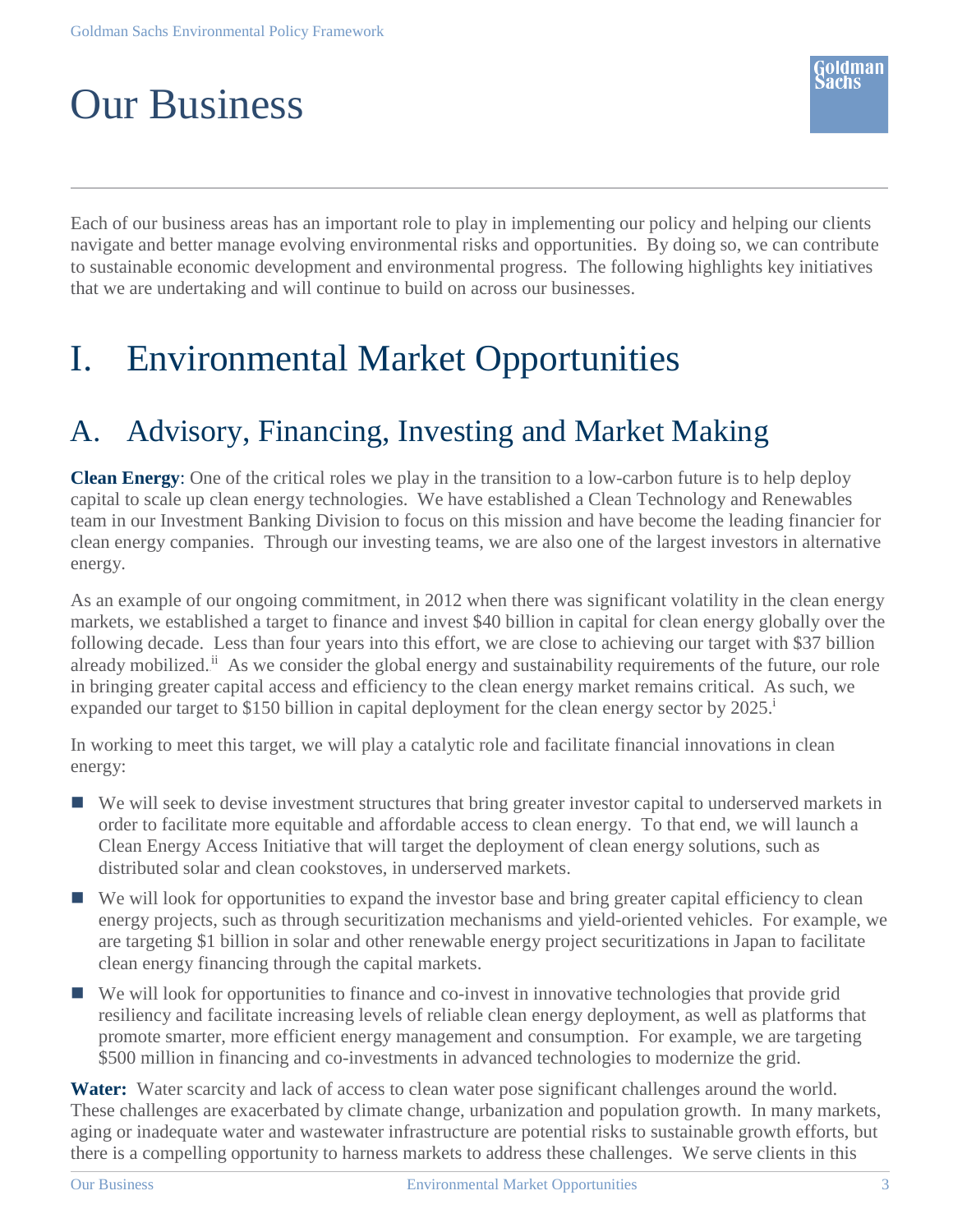area through our Public Sector and Infrastructure team within the Investment Banking Division, and also coinvest alongside clients through our investing teams. For example, we have worked with municipal water utilities to devise innovative financial structures to fund projects to address water pollution and combined sewer overflow challenges, including with DC Water on the world's first century green bond.

Through our financial advisory, financing and investments, we will continue to facilitate capital to meet water and wastewater infrastructure needs and look for financial solutions to address access to clean water:

- We will seek to facilitate private capital for much-needed water infrastructure investments, including through well-designed Public-Private-Partnerships (P3s). When appropriately structured, these partnerships bring the benefits of operational efficiency and economies of scale, facilitating rate stability and high-quality, long-term public water access.
- We will look for opportunities to finance and co-invest in technologies that improve the efficiency of delivering and consuming water, as well as technologies that enhance wastewater management and enable water reuse and recycling.
- We will look for opportunities to devise investment structures that can harness green infrastructure solutions as a complement to traditional infrastructure in meeting our water needs. For example, restoring forests, installing green roofs and increasing green space can help alleviate stormwater runoff while improving the health and resiliency of cities.

**Green Bonds and Impact Investing:** Green bonds are a fixed income instrument where the capital raised is used for environmentally beneficial purposes. Goldman Sachs was part of the initial group of banks to provide input to and support the Green Bond Principles, which are a voluntary set of guidelines. In addition to acting as an underwriter for green bonds, we are committed to developing innovative applications for green bonds. For example, we will seek to leverage green bonds to catalyze greater investments that help address climate change in emerging economies and underserved markets. A key goal is to facilitate the growth of this market by enabling an expanded investor base to allocate capital to additional environmentally beneficial projects, while ensuring transparency, integrity and environmental impact.

Goldman Sachs has also been a pioneer in the deployment of "social impact bonds," an innovative and emerging financial instrument that leverages private investment to support high-impact social programs, where repayment is tied to specific performance outcomes. There is potential to harness some of the same principles to address green opportunities, where the private and public sectors can partner to bring muchneeded capital to high-impact, underserved environmental opportunities.

More broadly, we will continue to look for ways to integrate environmental co-benefits across our impact investing initiatives. For example, Goldman Sachs has had a long-standing commitment to investing in underserved communities with more than \$4 billion deployed in the U.S. since 2001. Given energy expenditures account for a significant portion of low-moderate income families' budgets, integrating energy efficiency, renewables and other green measures as well as access to healthy foods and public transit are an important component of revitalizing communities.

**Climate and Weather Risk Solutions:** Effective management of catastrophic risk relating to weather extremes has become increasingly important for our clients. We have been a leader in structuring and underwriting catastrophe bonds, which help diversify and transfer catastrophic risks – including from weather-related events such as hurricanes – through the capital markets. We have structured over \$14 billion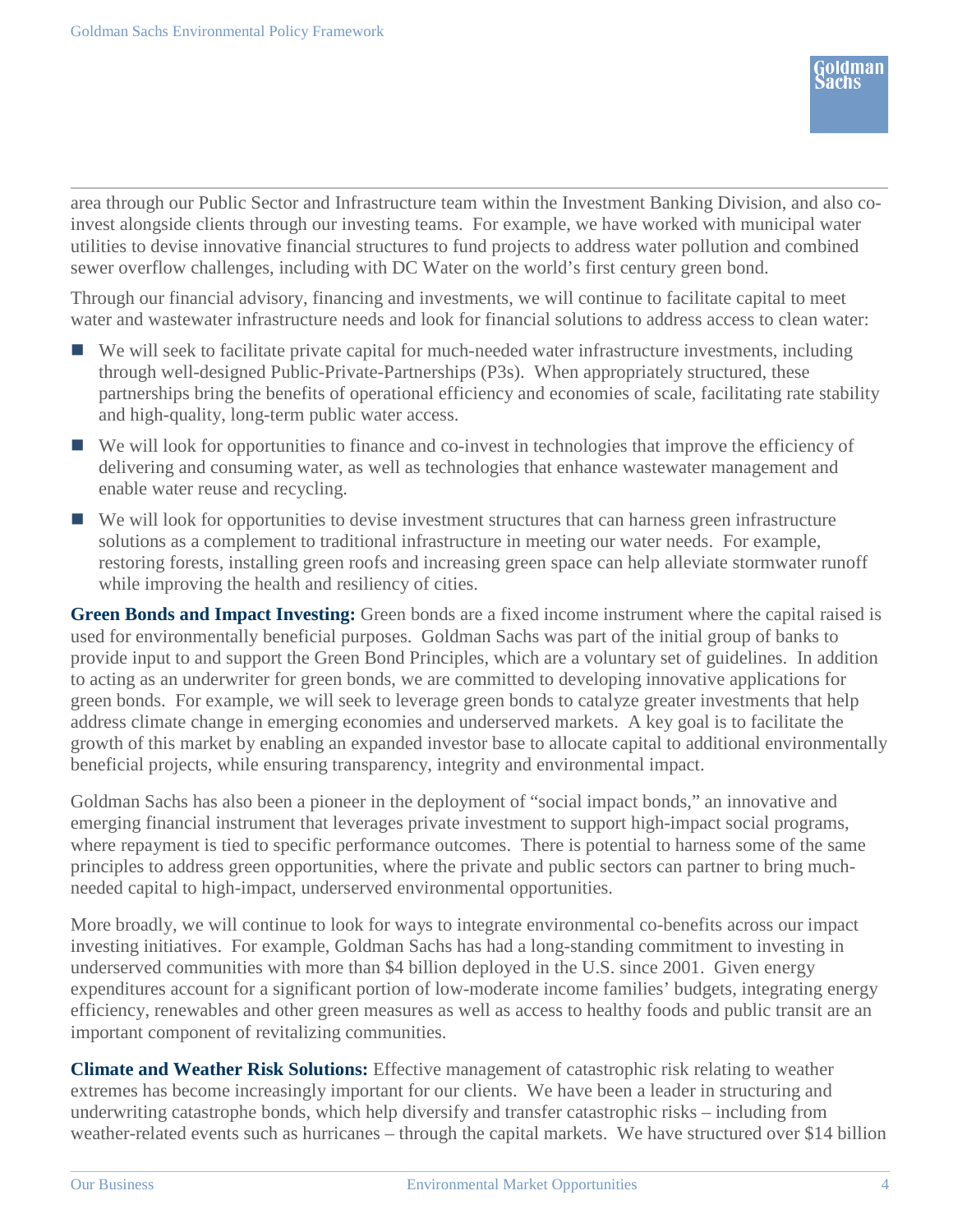of weather-related catastrophe bonds since 2006. Our breadth of financial and market making capacity enables us to be innovative in helping our clients more effectively manage their risk.

Given the increasing focus on resiliency measures by policymakers and the need for greater investment in this field, we will also establish partnerships to develop new models for catastrophe bonds that can better evaluate the benefits of increased investments. For example, enhanced physical resiliency, including flood barriers and stormwater detention structures, can improve the ability to withstand extreme weather events, which in turn could potentially be factored into the pricing and financial return models for catastrophe bonds. To that end, we are partnering with financial institutions, foundations, reinsurers and other stakeholders to explore innovative risk management structures related to infrastructure resiliency.

**Market Making in Environmental Commodities:** As market mechanisms emerge to help address carbon and other climate-related commodities, we will look for ways to play a constructive role in facilitating the efficient development of these markets. For example, we have been a market maker in carbon credits, including the EU Emissions Trading Scheme from its inception, as well as certain weather derivatives, renewable energy credits and other climate-related commodities.

We will also continue to evaluate opportunities and, where appropriate, inform the development of and participate in markets for water, biodiversity and other ecosystem services. For example, we are a member of the Advisory Board of the Natural Capital Project, a non-governmental organization that uses a sciencebased approach and software tools to quantify and value services provided by natural systems for key decision makers.

#### <span id="page-6-0"></span>B. Goldman Sachs Asset Management

Goldman Sachs Asset Management (GSAM), which provides institutional and individual investors with investment and advisory solutions, is committed to partnering with our clients to help them navigate today's dynamic markets while seeking to deliver strong long-term and sustainable investment performance to help them achieve their investment objectives.

Building on our long history of incorporating environmental, social and governance (ESG) risk factors as a part of the traditional investment approach, we have made a significant commitment to further expand our ESG and impact investing capabilities.

The foundation of our approach to ESG and impact investing is built on our core philosophy of serving our clients' investment goals and adhering to our fiduciary responsibility as an asset manager. We partner with our clients to provide a broad spectrum of customized solutions, ranging from engineered portfolios that optimize for specific impact factors to custom portfolios of private impact investments. Given the breadth and diversity of both our clients' objectives and our investment capabilities across our global platform, implementation by GSAM teams varies across asset classes and investment styles.

See **[GSAM ESG and Impact Investing](https://assetmanagement.gs.com/content/gsam/us/en/advisors/our-firm/citizenship.html)** for further information on our commitment. The following provides examples of key initiatives:

**ESG Integration:** We have integrated the analysis of ESG factors into our investment and company engagement processes across our Fixed Income and Fundamental Equity strategies, as well as within the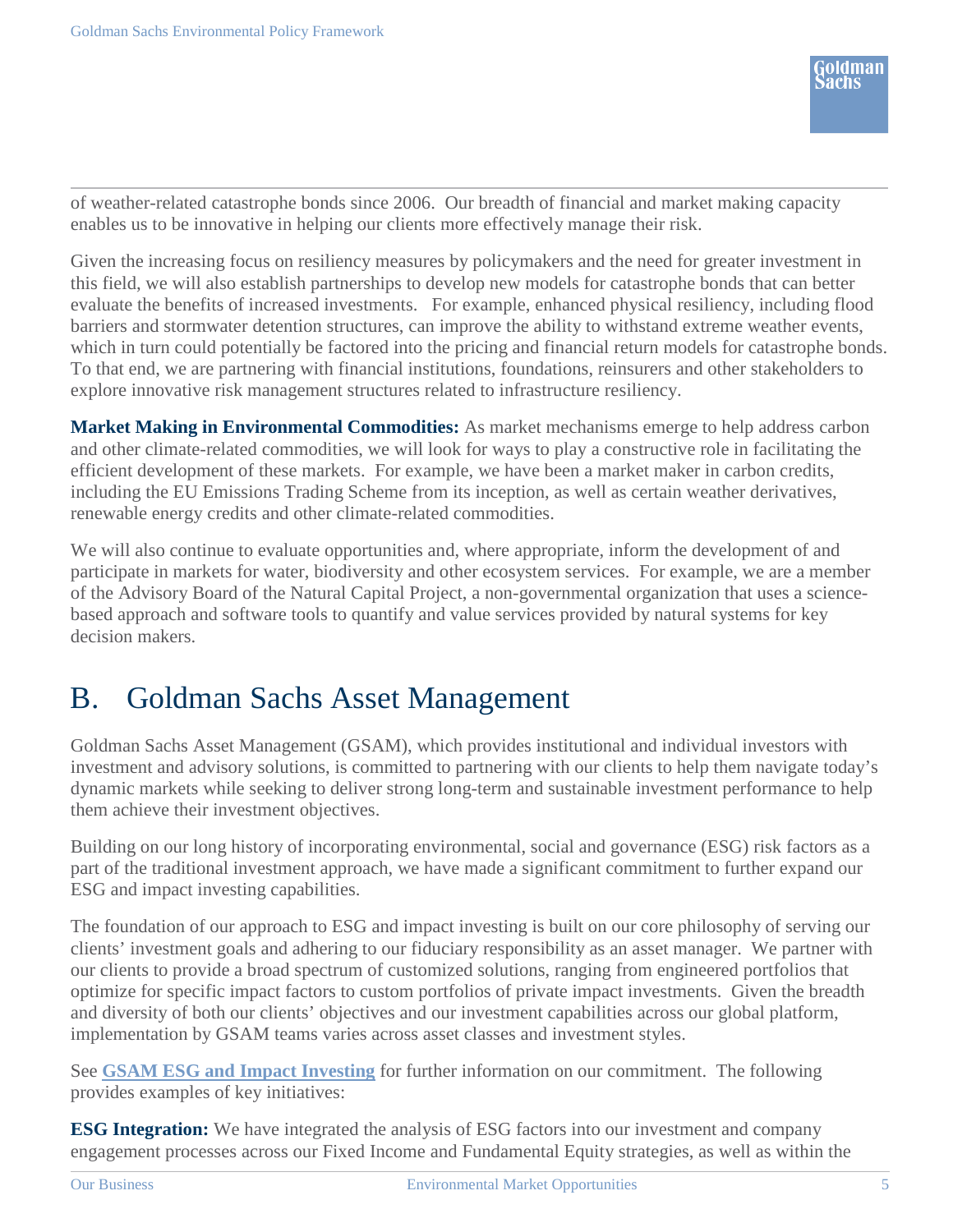external manager due diligence process of Alternative Investments and Manager Selection (AIMS). We will utilize this analysis to engage with companies on ESG topics, and, as appropriate, integrate environmental considerations into GSAM's proxy voting policies. We will seek to communicate on our progress and contribute to the development of best practices within the investment community.

**Portfolio Diagnostics:** In addition to traditional screening capabilities, we can work with clients to analyze and understand the impacts of their portfolios. Certain GSAM investment products conduct a carbon footprint analysis – at the portfolio and individual holdings level – to quantify the absolute and intensity of greenhouse gas emissions embedded in the portfolio. We will expand this analysis across our Fundamental Equity business and product offerings to help inform our investment decisions more broadly.

**Proprietary In-House Solutions:** We will continue to innovate in developing products and solutions to help our institutional and high net worth clients better implement ESG integration and optimize portfolios to better align with values. For example, we are working with clients to develop methodologies by which the carbon intensity of their equity portfolios can be reduced by over 70 percent while applying market-leading risk management techniques. The Fundamental Equity group has actively managed strategies which apply an in-house ESG methodology and the Quantitative Investment Strategy (QIS) group offers equity strategies that exclude fossil fuel heavy sub-industries and emphasize investments that score highly on a range of environmental and social metrics while seeking to minimize tracking error.

**Open-Architecture Solutions:** AIMS provides a variety of ESG and impact investing strategies on its openarchitecture platform. Additionally, GSAM has acquired the business of Imprint Capital Advisors, an asset management firm that advises clients on investing based on their ESG and impact investing views. With the integration of Imprint's team, AIMS will continue to work with clients to develop and manage ESG and impact investment programs and portfolios across investment areas and asset classes, including a focus on custom portfolios of private impact investments.

AIMS also applies its ESG and impact lens to specific asset classes. For example, within our AIMS Real Estate Investment team, we have a heightened awareness of the impact that the built environment has on greenhouse gas emissions and are actively seeking ways to reduce the footprint of the properties in the portfolio. To that end, we have launched a strategic energy efficiency initiative across our current portfolio of real estate holdings, which comprise approximately 5.5 million square feet, to maximize operating efficiencies and minimize environmental impact. For buildings that we acquire in the future, we will look to implement similar energy efficiency measures where appropriate. We will commit to report on the environmental impacts of the initiative through our annual **[Environmental, Social and Governance Impact](http://www.goldmansachs.com/s/esg-impact/)  [Report](http://www.goldmansachs.com/s/esg-impact/)** and other channels.

### <span id="page-7-0"></span>C. Global Investment Research

Goldman Sachs is increasing our commitment to systematically incorporate ESG criteria into the fundamental analysis of companies across the Global Investment Research platform. We believe that companies' management of environmental and related social risks and opportunities may affect long-term corporate performance. We further believe that the effects of climate change and other environmental risks are increasingly significant issues for capital market participants globally. Credible investment research can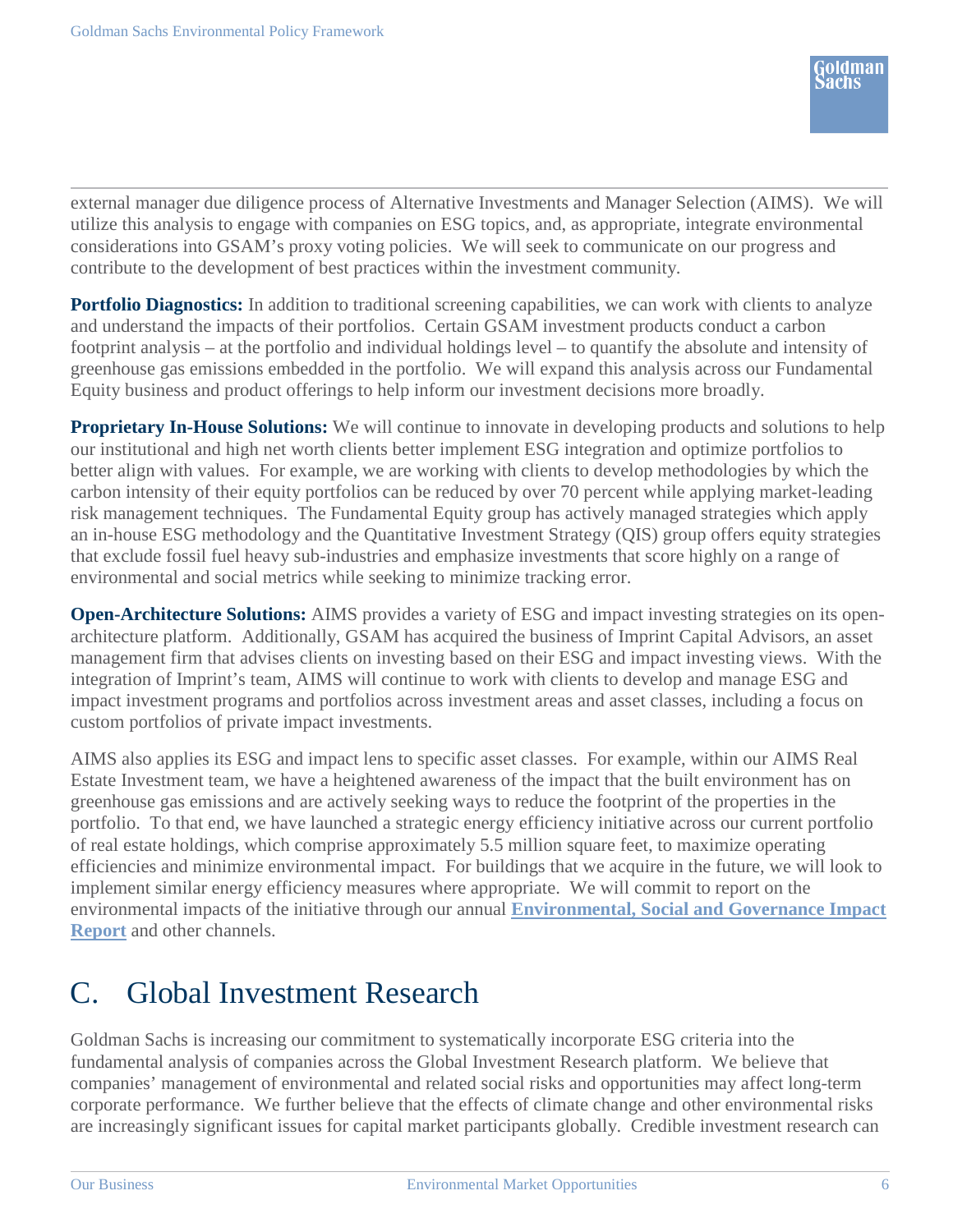influence decisions made by investors, policymakers and regulators, which in turn may help to increase management teams' focus on the importance of environmental and social issues.

**ESG Integration:** We provide training on our approach to incorporating ESG factors as part of a long-term investment strategy for all new equity analysts. We offer access to ESG data to all research analysts in order to incorporate material ESG analysis across our sector investment research.

**GS SUSTAIN:** Launched in 2007 at the UN Global Compact Leaders Summit, GS SUSTAIN is a global, long-term investment research strategy designed to generate sustainable alpha by integrating analysis of global themes, company fundamentals, and governance and stakeholder factors, including environmental and social considerations. Through GS SUSTAIN, we have been at the forefront of integrating ESG criteria into the fundamental analysis of companies, and bringing greater investor attention to the importance of ESG factors in identifying companies that are best placed to manage 21st century business risks.

We are committed to expanding the scope of GS SUSTAIN coverage and now review more than 3,300 companies for governance factors and 2,200 for stakeholder factors. GS SUSTAIN also maintains a Global Focus List of high-quality companies that are well positioned to sustain industry-leading total shareholder returns. The GS SUSTAIN Global Focus List has outperformed its global benchmark by nearly 40 percent from inception in June 2007 through year end 2014.

**Thematic Research:** Through our Global Markets Institute and our equity research teams, we have produced thematic research on the risks and opportunities arising from climate change and water accessibility, as well as how environmental issues in countries such as China impact industry leaders and provide market opportunities. Our Global Clean Energy Research and other industry coverage teams follow clean energy companies and innovative technologies around the world, including solar, wind, biofuels/biochemicals, energy efficiency, storage and electric vehicles. We will continue to leverage our market insights and investment research to better inform investors on how climate change and other critical environmental issues impact capital flows and investment opportunities.

**Convening:** Based on our research, we will continue to actively meet with clients and investors, participate in and convene events, and provide technical input on strategic ESG initiatives, including on disclosure around ESG data and performance where appropriate.

### <span id="page-8-0"></span>D. Center for Environmental Markets

We recognize that many critical environmental issues cannot be solved through voluntary action alone and that establishing partnerships and ecosystems that bring together key stakeholders across public and private sectors is important. To that end, in 2006, we launched the Goldman Sachs Center for Environmental Markets to undertake partnerships with corporations, academic institutions and non-governmental organizations. Since then, we have established numerous partnerships that have facilitated independent research, the development of new environmental tools, and high-level convenings that have informed climate policy, valuation of forest ecosystems, energy and resource efficiency, renewables in underserved markets, and water risk.

As we look forward, the Center will continue to advance partnerships that synergistically bring together the core competencies of the public and private sectors to help catalyze much-needed capital flows towards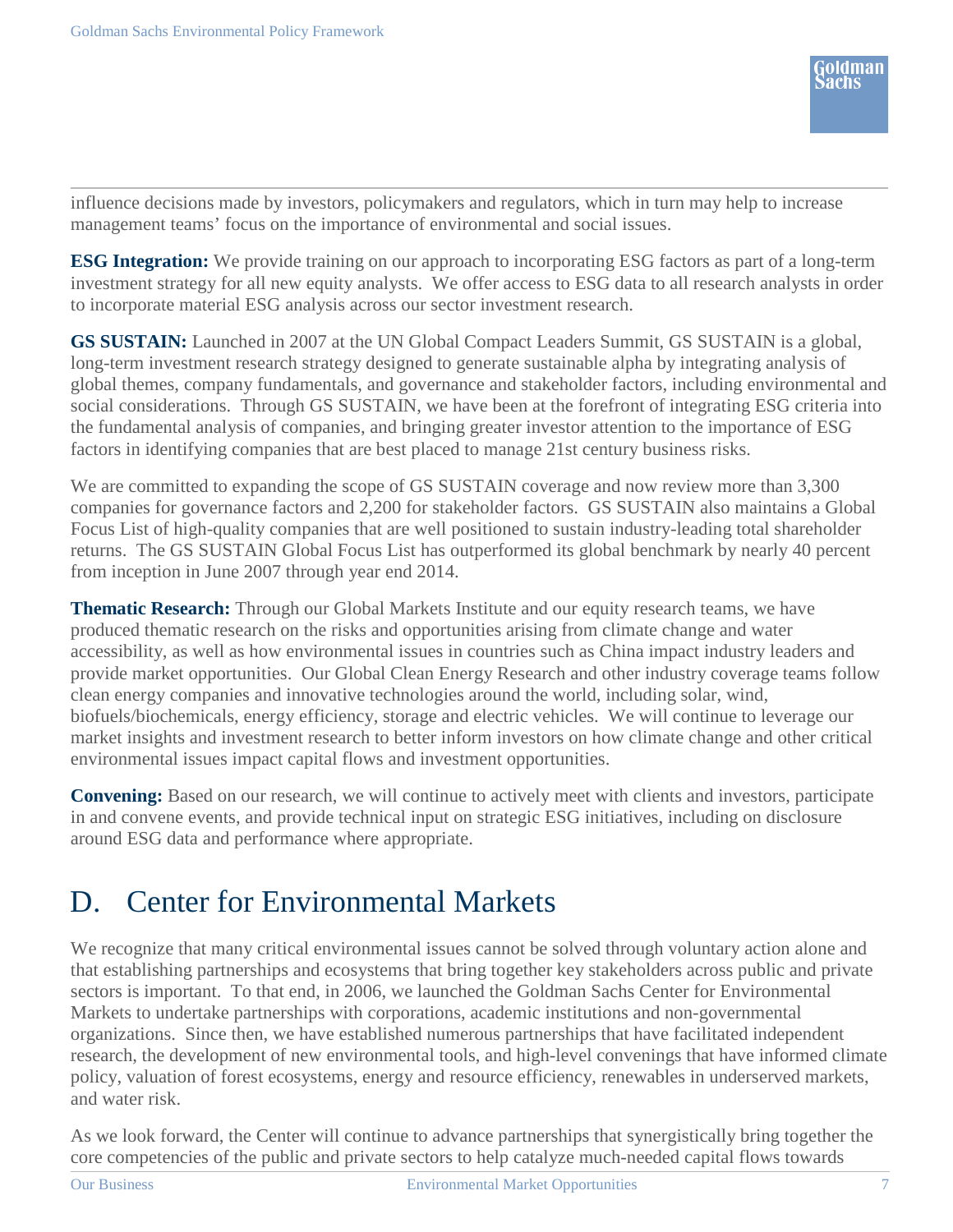environmentally beneficial solutions. To that end, the Center will invest \$10 million of grant funding in pilot projects that can demonstrate the viability of financial mechanisms that could unlock larger-scale capital for environmental solutions.

Through these partnerships, we will also facilitate case studies and independent research that inform public policy options. We will share our findings through publications, research papers and convenings, as well as through targeted outreach.

See **[Center for Environmental Markets](http://www.goldmansachs.com/citizenship/environmental-stewardship-and-sustainability/environmental-markets/center-for-environmental-markets.html)** for more information on partnerships.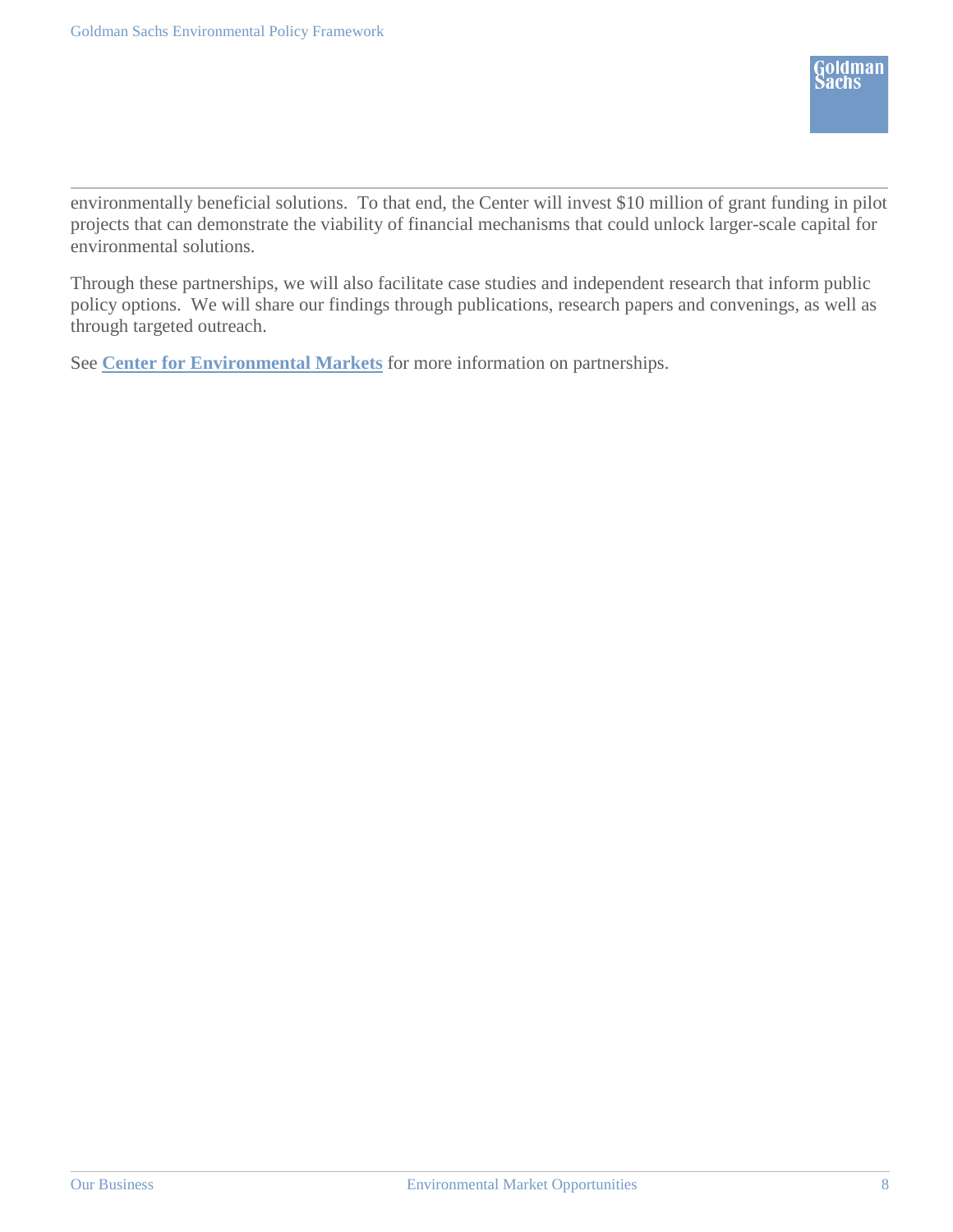## <span id="page-10-0"></span>II. Environmental and Social Risk Management<sup>iii</sup>

Our **[Business Principles and Standards](http://www.goldmansachs.com/who-we-are/business-standards/index.html)** guide our overall approach to environmental and social risk management – we apply a high standard of care to serving our clients, consider reputational sensitivity and excellence in everything we do, and have a deep commitment to individual and collective accountability. We approach the management of environmental and social risks with the same care and discipline as any other business risk, and undertake a robust review process to take the environmental and social impacts and practices of our clients and potential clients into consideration in our business selection decisions.

We recognize that risk management and business selection decisions are complex and often have to balance potential trade-offs. When we identify potentially significant environmental and social issues, we prefer to address the issue by working with the client on appropriate safeguards and more sustainable practices. By facilitating the adoption of more sustainable practices, we are able to better serve the long-term interests of our clients, the communities and the environment in which they operate, while ensuring prudent risk management for the firm. Where such engagement is not feasible and the transaction involves potentially material environmental impact, significant social issues or unacceptable risks that directly conflict with the firm's policy, we will forgo the assignment.

We also believe that it is in the interest of our issuer clients to make appropriate disclosure with respect to the material environmental and social impacts of their businesses, including greenhouse gas emissions, and the potential consequences to their businesses from changes in relevant regulation and policy. To that end, we will encourage and work with our clients to further develop appropriate disclosure.

We actively monitor emerging issues, regulatory developments, concerns of key stakeholders, as well as best practices relating to environmental and social risk management. As part of this undertaking, we frequently engage with non-governmental organizations and periodically review and update our guidelines for emerging issues and evolving environmental and social concerns. We also apply general guidelines and best practices from external sources for relevant transactions we undertake on behalf of our clients.

## <span id="page-10-1"></span>A. Process and Scope

Advisory, financing and direct investing teams integrate environmental and social due diligence as part of their normal course due diligence requirement where relevant. Transactions which may have significant environmental or social risks, including reputational risks, are elevated for enhanced review and business selection discussion. Our Business Intelligence Group (BIG) assists business teams by providing guidance on environmental and social-related reputational risk matters, doing independent reviews and identifying mitigants and positive engagement opportunities with the client to reduce material risk. BIG also takes a broad view of risk that includes legal, regulatory, and governance matters, and works closely with the Sustainable Finance Group, which reports to the Office of the Chairman, on emerging climate change related risk trends and the firm's environmental and social risk guidelines. In certain cases, Operational Risk Management & Analysis, which includes an in-house team of environmental consultants with strong technical expertise, will also conduct in-depth due diligence on environmental, health, safety (EHS) and social issues to identify and mitigate transactional risk for business teams.

We have various committees that oversee our business selection decisions and risk management. Our committees coordinate and apply consistent business standards, practices, policies and procedures across the firm, and are integral to the management of environmental, social and reputational risks. For example, our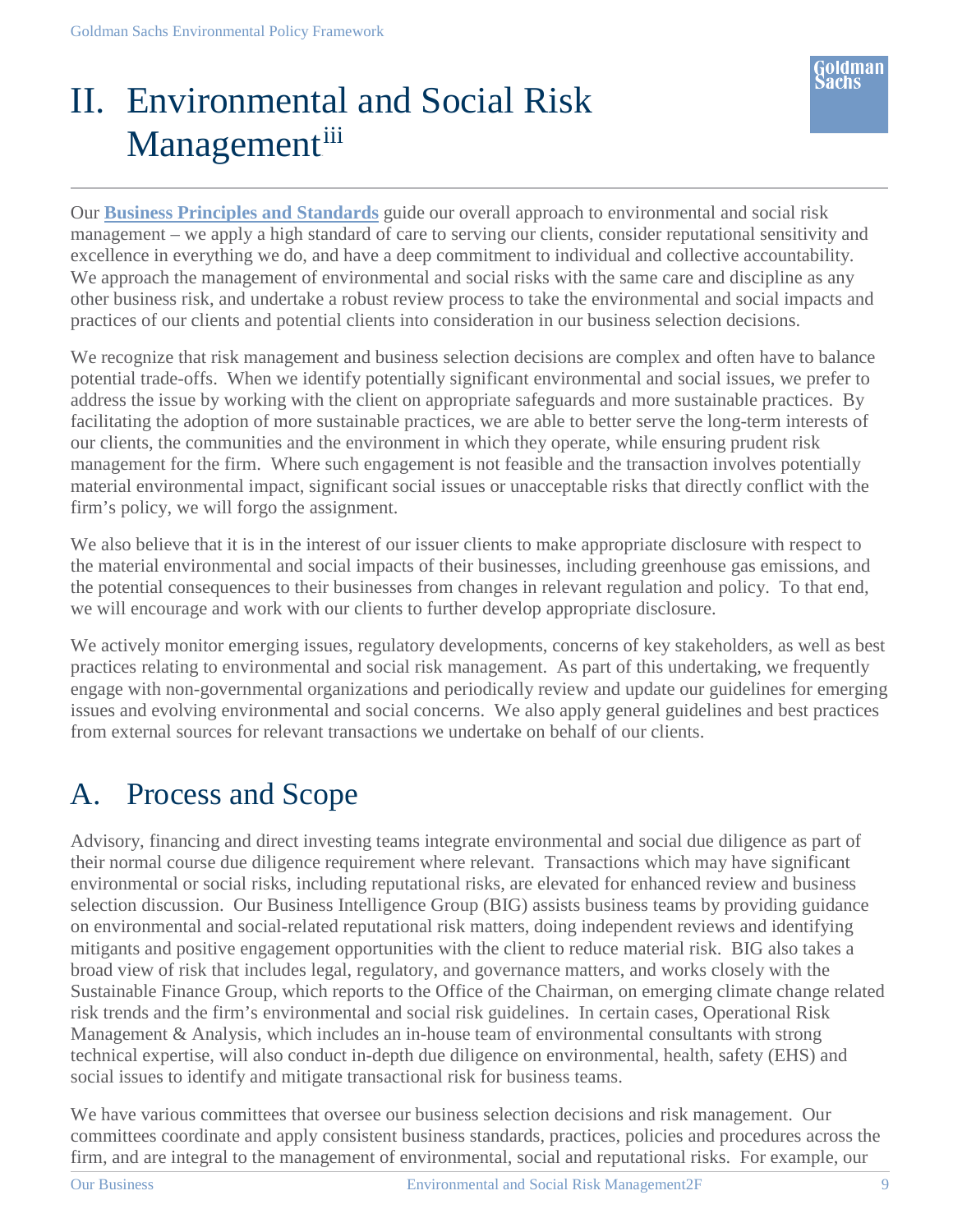Physical Commodities Review Committee, which is a cross-divisional firmwide governance committee, ensures that we have a consistent approach to evaluating and managing EHS risks associated with engaging in, investing in, or the financing of physical commodity-related activities. See the **[Report of the Business](http://www.goldmansachs.com/who-we-are/business-standards/committee-report/business-standards-committee-report.html)  [Standards Committee](http://www.goldmansachs.com/who-we-are/business-standards/committee-report/business-standards-committee-report.html)** for further details on committee governance structure.

Transactions that have significant environmental and social issues are elevated for discussion and a final business selection decision involving key committees, business leaders and/or the Chairman's office.

#### <span id="page-11-0"></span>B. Sector Guidelines

In addition to the firmwide review process, we equip teams in sensitive sectors with due diligence guidelines and training to evaluate new business opportunities more effectively. This includes background on current environmental and social issues and sensitivities in the sector, as well as potential due diligence questions to discuss with a company. The guidelines are reviewed periodically and updated based on emerging best practices, regulatory changes and engagement with stakeholders. We have fourteen guidelines across key sectors. Below is the list of sectors and summaries are available on our **website**.

| <b>Biofuels</b>       | Chemicals | Coal Power<br>Generation | Forestry | <b>Gas Power</b><br>Generation | Hydro. Power<br>Generation  | Metals $&$<br>Mining |
|-----------------------|-----------|--------------------------|----------|--------------------------------|-----------------------------|----------------------|
| Nuclear<br>Generation | Oil & Gas | Oil Sands                | Palm Oil | Transportation                 | Unconventional<br>Oil & Gas | Water                |

The following highlights our guidelines in sectors of particular environmental sensitivity:

**Power Generation – Coal:** Coal fired power generation is one of the largest sources of air pollutants, including greenhouse gas (GHG) emissions, and has other significant environmental, health and safety impacts on local communities. However, coal fired power is still a significant source of electricity generation and a contributor to reliable and diverse energy supply, particularly in developing economies.

- For transactions involving power generation globally, we apply enhanced due diligence, including consideration of the following factors: companies' EHS track records; regulatory compliance, litigation, violations and citations; remediation methods; impact on water quality; types of technology and emissions controls; companies' efforts to measure, report and reduce GHG emissions and other pollutants; and local community and human rights issues.
- $\blacksquare$  We will decline any financings that directly<sup>iv</sup> support the development of new coal fired power generation unless it has carbon capture and storage or equivalent carbon emissions reduction technology ("CCS"). This applies globally in both developed and developing economies.
- **For financings involving any power sector companies that derive a significant portion of their generation** from coal,<sup>v</sup> we will engage with the companies to understand their strategy to diversify away from coal and reduce overall carbon emissions, with the goal of supporting their low carbon transition in line with the Paris Climate Agreement.

**Metals & Mining – Coal Mining & Mountaintop Removal:** Coal mining involves a number of extraction methods, at both the surface and underground level. Mountaintop removal (MTR), a form of surface mining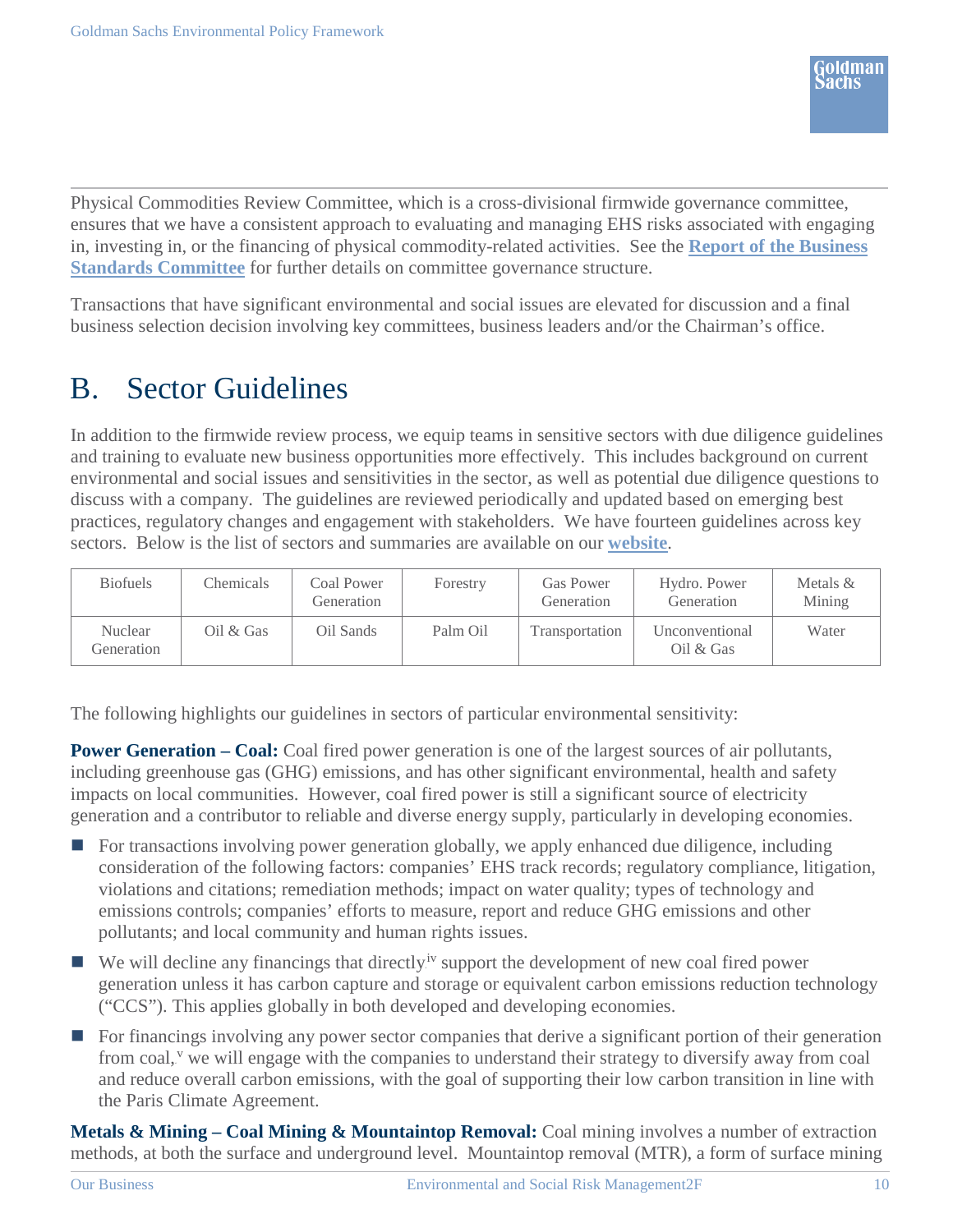used in the Appalachian region of the United States, has particularly significant impacts on ecosystems, water quality and local communities.

- For transactions involving coal mining globally, we apply enhanced due diligence, including consideration of the following factors: companies' EHS track records; siting and ecological impacts; regulatory compliance and ability to meet international practices where local regulation is lagging; litigation, violations and citations; remediation methods; impact on water quality; and local community and human rights issues.
- **For transactions directly financing new thermal coal mine development or any mountaintop removal** mining, we will decline the opportunity.
- **For financings involving any companies that derive a significant portion of their revenue from thermal** coal mining production, we will engage with them to understand their strategy to diversify away from thermal coal mining and reduce overall carbon emissions from their operations and products. Companies' diversification strategy and carbon emissions reduction initiatives will be a key consideration in our evaluation of future financings with the goal of helping their transition strategy. We will phase out our financing of thermal coal mining companies that do not have a diversification strategy within a reasonable timeframe.

We have leveraged our *10,000 Small Businesses* program to help entrepreneurs in the Appalachian region create jobs and economic opportunity, especially given that coal mining has been declining and jobs are being lost in the region. Goldman Sachs *10,000 Small Businesses* has deployed over \$9 million through the Kentucky Highlands Investment Corporation and Virginia Community Capital, two local Community Development Financial Institutions (CDFIs), for small business loans. We have also worked with the region through our national business education program. See **[10,000 Small Businesses](http://www.goldmansachs.com/citizenship/10000-small-businesses/US/index.html)** for more information.

**Oil & Gas – Hydraulic Fracturing:** The rapid expansion of hydraulic fracturing has contributed to the expansion of energy resources, particularly in the U.S., along with greater affordability of energy for consumers and industry, job creation and economic growth. But it has also come with increasing concerns related to water consumption, impact on water quality, wastewater disposal methods, potential seismic impacts, air emissions (including methane) and local community impacts.

For transactions involving new unconventional oil  $\&$  gas and hydraulic fracturing, we apply enhanced due diligence, including understanding companies' strategy and commitment to reducing overall GHG emissions. Key issues to be addressed include but are not limited to: companies' care taken on location and site selection; well construction method, including integrity of casing and cementing; management of ongoing operations, including well flow and pressure monitoring; integrated water management, including groundwater testing, water withdrawal, wastewater management; fracking fluid usage and disclosure; air emissions management, including fugitive methane emissions and use of flaring and venting; and engagement with and mitigation of impacts on the local community.

**Oil & Gas – Oil Sands:** Oil sands, also known as tar sands or bituminous sands, are sandstone or carbonate formations containing a naturally occurring viscous form of petroleum (bitumen) with large deposits found in Canada's Province of Alberta. In many cases, significant amounts of energy and water are necessary to extract and upgrade bitumen, and there is a potential for impacts on boreal forests and local communities.

 For transactions relating to oil sands, we apply enhanced due diligence, including understanding companies' strategy and commitment to reducing overall GHG emissions. Among factors, we consider: energy use and GHG emissions; environmental impacts related to integrated water and waste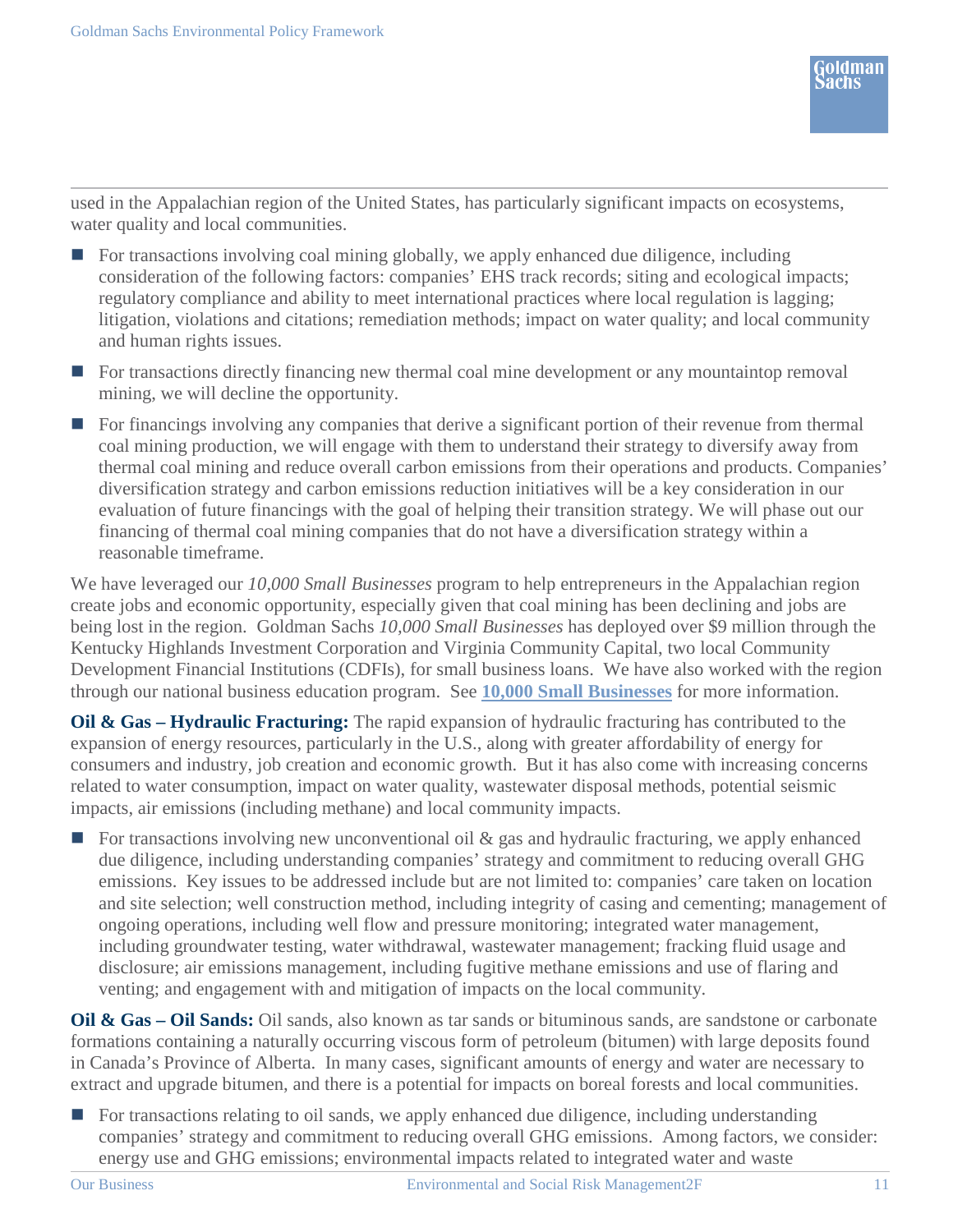management; forest and biodiversity preservation; and any local community impacts, including those relating to Canada's First Nations people.

**Oil & Gas – Arctic Oil:** Oil development in the Arctic Circle is prone to harsh operating conditions, sea ice, permafrost coverage, and potential impacts to critical natural habitats for endangered species. The unique and fragile ecosystems of the Arctic region also support the subsistence livelihoods of indigenous peoples groups that have populated certain areas in the region for centuries.

- For transactions relating to Arctic oil, we apply enhanced due diligence including understanding companies' strategy and commitment to reducing overall GHG emissions. Among factors, we consider: energy use and GHG emissions; environmental impacts; emergency management plans; forest and biodiversity preservation; endangered species protection and management plans; and any local community impacts, including those relating to indigenous peoples and subsistence resources.
- We will decline any financing transaction that directly supports new upstream Arctic oil exploration or development. This includes but is not limited to the Arctic National Wildlife Refuge.

**Forestry:** Forests are critical for the environment and biodiversity and provide livelihoods for many. Deforestation and degradation of forests remains a significant challenge in many regions, and is a major contributor to greenhouse gas emissions.

- For forestry transactions (including logging and primary processing of forest products), we will not knowingly finance companies or projects that collude with or are engaged in illegal logging or utilize illegal or uncontrolled fire.
- As part of our enhanced due diligence, we examine whether clients that process, purchase or trade wood products from particularly high-risk countries have certifiable systems in place to ensure that the wood they process, purchase or trade comes from legal sources. This includes understanding clients' supply chain monitoring systems and chain of custody certification.
- We require clients to obtain or be working towards Forest Stewardship Council or a comparable certification when we finance forestry projects that impact high conservation value forests in order to ensure that crucial forest ecosystems are preserved appropriately. For operations that are not already certified, we will introduce or refer our clients to credible experts who can help establish a rigorous, time-bound, step-wise commitment to achieve certification within three years.

**Palm Oil:** Palm oil has become the largest source of edible oil globally and is the base for a vast number of household products. At the same time, growing demand for palm oil has placed pressure on crucial ecosystems.

- We apply enhanced due diligence to transactions relating to palm oil companies.
- We will not knowingly finance companies or projects that collude with or are engaged in illegal logging or utilize illegal or uncontrolled fire.
- We require clients' compliance with all legal requirements, including in the case of Indonesia the Indonesian Sustainable Palm Oil (ISPO) system.
- We also require clients to obtain Roundtable on Sustainable Palm Oil (RSPO) or a comparable certification. For operations that are not already certified, we will introduce or refer our clients to credible experts who can help establish a rigorous, time-bound, step-wise commitment to achieve certification within three years.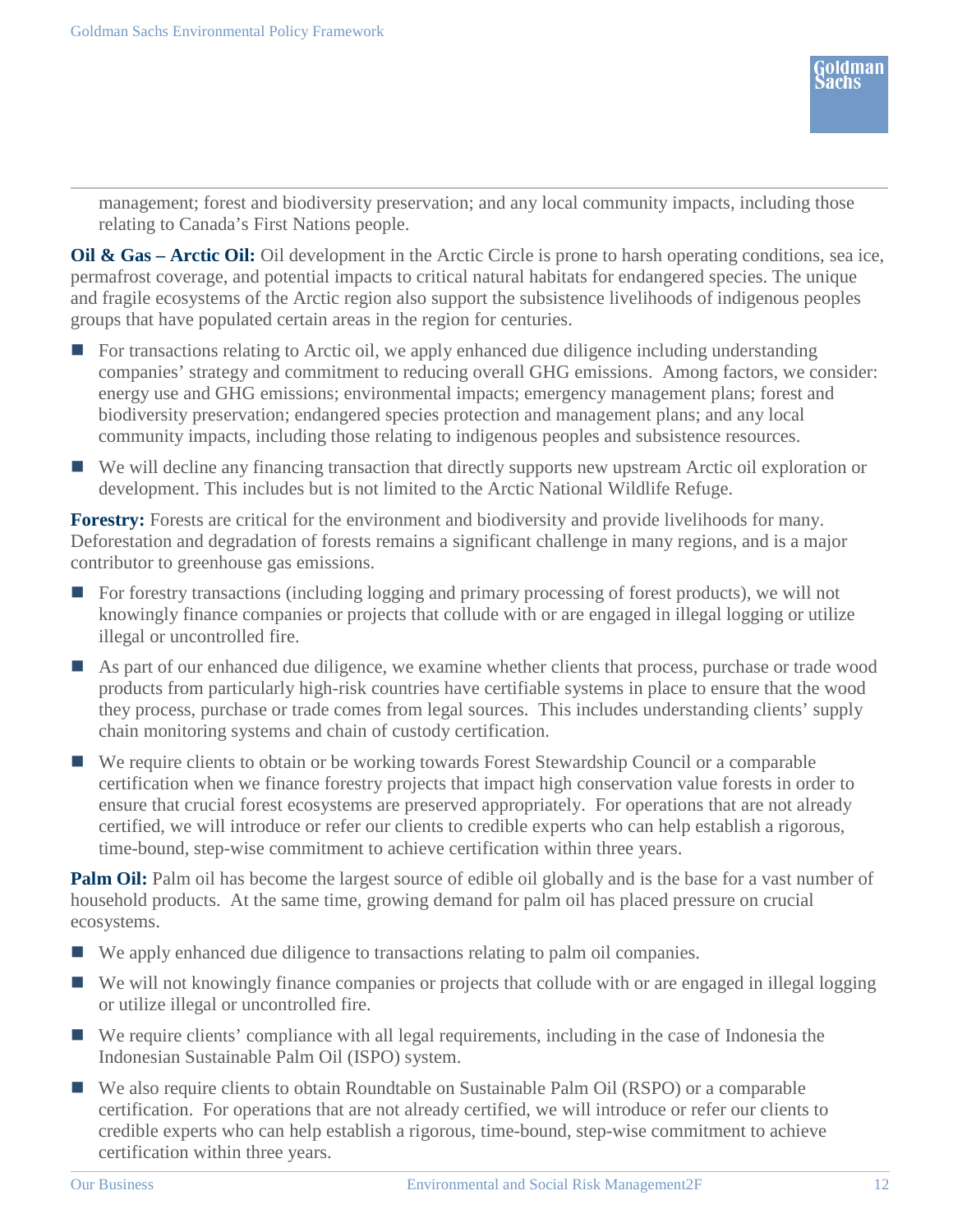**Furthermore, we require clients to have a commitment to no net deforestation, no peatland development** and no human rights violations. Where this is not in place, we will introduce or refer clients to credible experts who can help establish such a commitment. Clients should have a plan in place to demonstrate compliance with this commitment.

## <span id="page-14-0"></span>C. Cross-Sector Guidelines

**Protected Areas and World Heritage Sites:** Goldman Sachs recognizes the importance of critical natural habitats, which have high biodiversity value and include legally protected areas both existing and officially proposed by governments.

- We will not finance any projects or initiate loans where the specified use of proceeds would significantly convert or degrade a critical natural habitat.
- We also recognize the significance of cultural and natural heritage and will not knowingly finance extractive projects, commercial logging or other environmentally sensitive projects in prescribed UNESCO World Heritage sites.
- **Furthermore, we will not finance projects that contravene any relevant international environmental** agreement which has been enacted into the law of, or otherwise has the force of law in, the country in which the project is located.

**Human Rights:** Goldman Sachs recognizes that environmental and social issues are often linked. We have a responsibility to help protect, preserve and promote human rights around the world. Examples of such rights are articulated in the United Nations Universal Declaration of Human Rights. While national governments bear the primary responsibility for ensuring human rights, we believe that the private sector can and should play a role in championing these fundamental rights. Our respect for human rights is fundamental to and informs our business; it guides us in how we treat and train our people, and how we work with our clients and our vendors. Our **[Business Principles](http://www.goldmansachs.com/who-we-are/business-standards/business-principles/index.html)** and our **[Code of Business Conduct and Ethics](http://www.goldmansachs.com/investor-relations/corporate-governance/corporate-governance-documents/revise-code-of-conduct.pdf)** also play an important role in determining our responsibilities as corporate citizens, and help to inform our business selection process and guide our business decisions and judgments. See the **[Goldman Sachs](http://www.goldmansachs.com/investor-relations/corporate-governance/corporate-governance-documents/human-rights-statement.pdf)  [Statement on Human Rights](http://www.goldmansachs.com/investor-relations/corporate-governance/corporate-governance-documents/human-rights-statement.pdf)**.

- Indigenous People: Goldman Sachs recognizes that the identities and cultures of indigenous peoples are inextricably linked to the lands on which they live and the natural resources on which they depend. We recognize the rights of these communities regarding issues affecting their lands and territories, traditionally owned or otherwise occupied and used. For transactions where the use of proceeds may have the potential to directly impact indigenous peoples, we expect our clients to demonstrate alignment with the objectives and requirements of IFC Performance Standard 7 on Indigenous Peoples, including free, prior and informed consent.<sup>vi</sup>
- Stakeholder engagement and resettlement: For certain transactions where there could be material effects on local communities, we expect our clients to demonstrate an appropriate stakeholder engagement process. In cases where there is large-scale resettlement, we will closely evaluate the stakeholder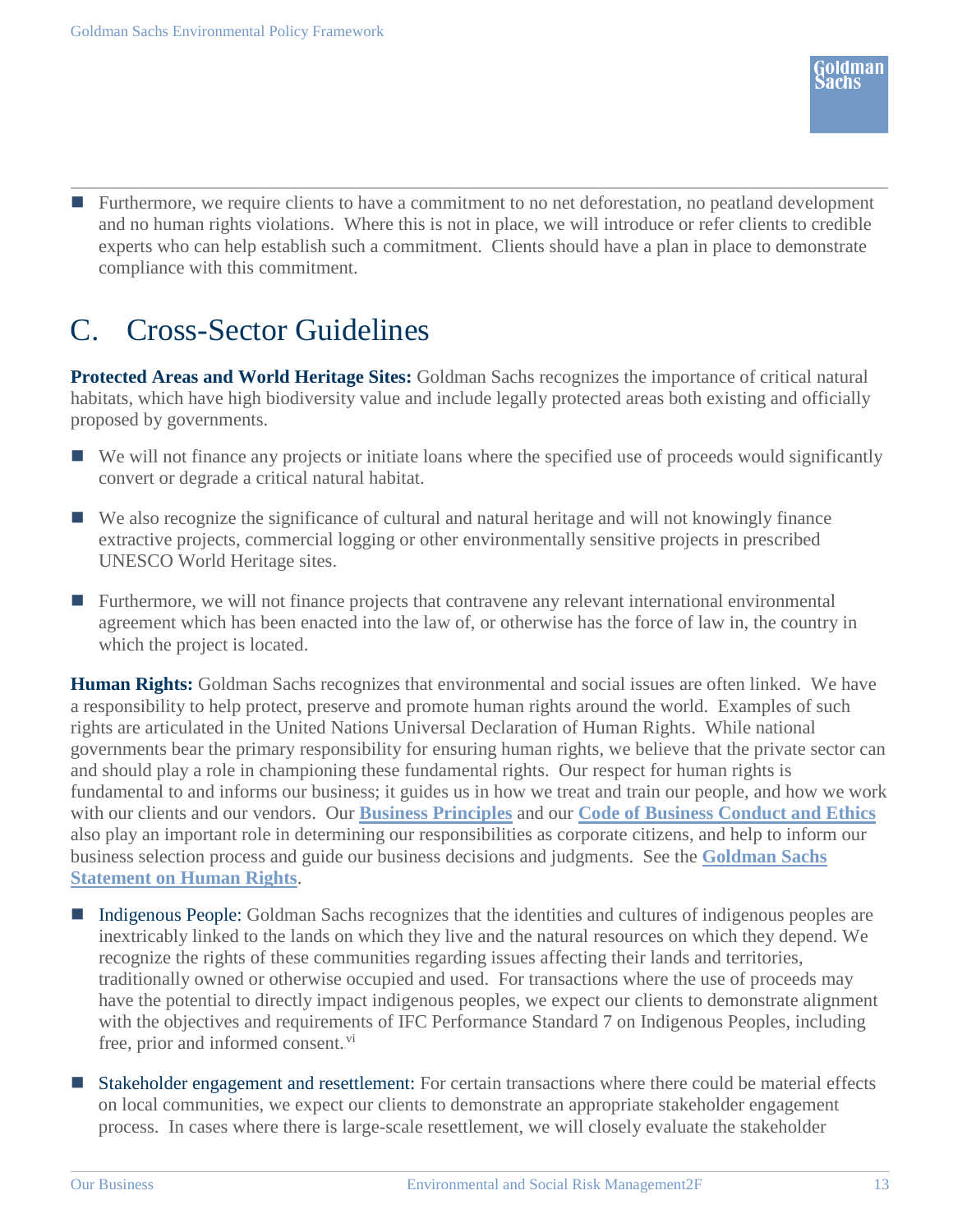engagement process and, if appropriate, work with the company to improve aspects such as compensation measures and/or community engagement.

■ Child Labor, Forced Labor and Human Trafficking: We will not knowingly finance any potential transactions where there is credible evidence of child labor, forced labor or human trafficking.

#### <span id="page-15-0"></span>D. Climate Change Guidelines

As a global financial institution, we serve clients in all industries, including those in carbon intensive sectors of the global economy. For the foreseeable future, carbon-intense energy sources will continue to be part of the global energy mix but will face increasing policy and regulatory constraints. Our enhanced due diligence guidelines for carbon intensive sectors incorporate climate change-related questions, including the disclosure and management of greenhouse gas emissions. More broadly, even in less carbon-exposed sectors, as part of our due diligence where material and relevant, we will consider how clients manage climate change-related risk factors such as those relating to supply chain risk from weather extremes. Such enhanced due diligence enables us to better manage the associated long-term risks and more responsibly serve the needs of our clients.

In financings, we primarily act as an underwriter in the capital markets, matching investors with the capital needs of issuers. Lending to carbon intensive sectors is a relatively small part of our overall activities. Even though it is a small share, as part of our prudent risk management, we monitor how carbon-related regulation among other material macro-factors may impact the creditworthiness of these loans to carbon intensive sectors. Our **[public reporting](http://www.goldmansachs.com/investor-relations/financials/index.html)** includes disclosure of our credit exposure to the Natural Resources and Utilities sector.

For energy investments in our Merchant Banking Division, in addition to enhanced EHS due diligence, we undertake an assessment of pending policy and regulation relating to climate change as well as the economics of various technologies. When relevant, we also conduct assessments of different carbon pricing and energy demand scenarios to inform our investment decisions. Based on such analysis, our energy investment portfolio has made a number of renewable energy investments globally.

More broadly, we monitor policy and regulatory developments relating to climate change and where appropriate, engage in discussions regarding financing for climate mitigation and adaptation. We also engage in efforts to understand and inform the measurement and reporting of greenhouse gas emissions, as well as initiatives that seek to develop pragmatic and meaningful ways of understanding carbon risk exposure in financing and investment activities.

#### <span id="page-15-1"></span>E. Training

We train our people and provide necessary resources to ensure that environmental, social and governance objectives are met and policies, procedures and standards are appropriately implemented. Training on ESG issues is provided globally to relevant employees, while additional specialized training is tailored by region and industry to select employees as appropriate.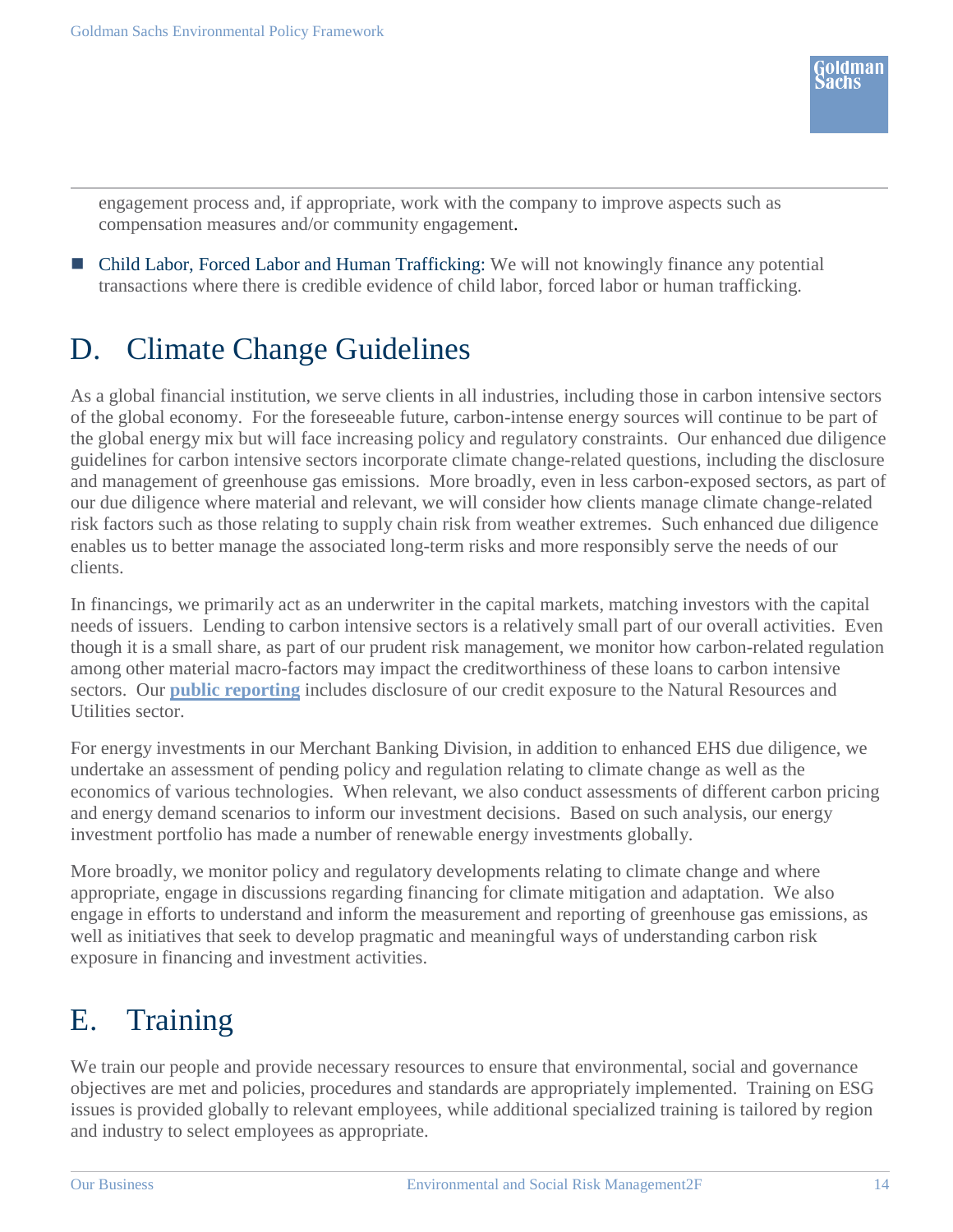In addition, the Sustainable Finance Group convenes thought leaders to speak to our people globally on topical sustainability-related issues.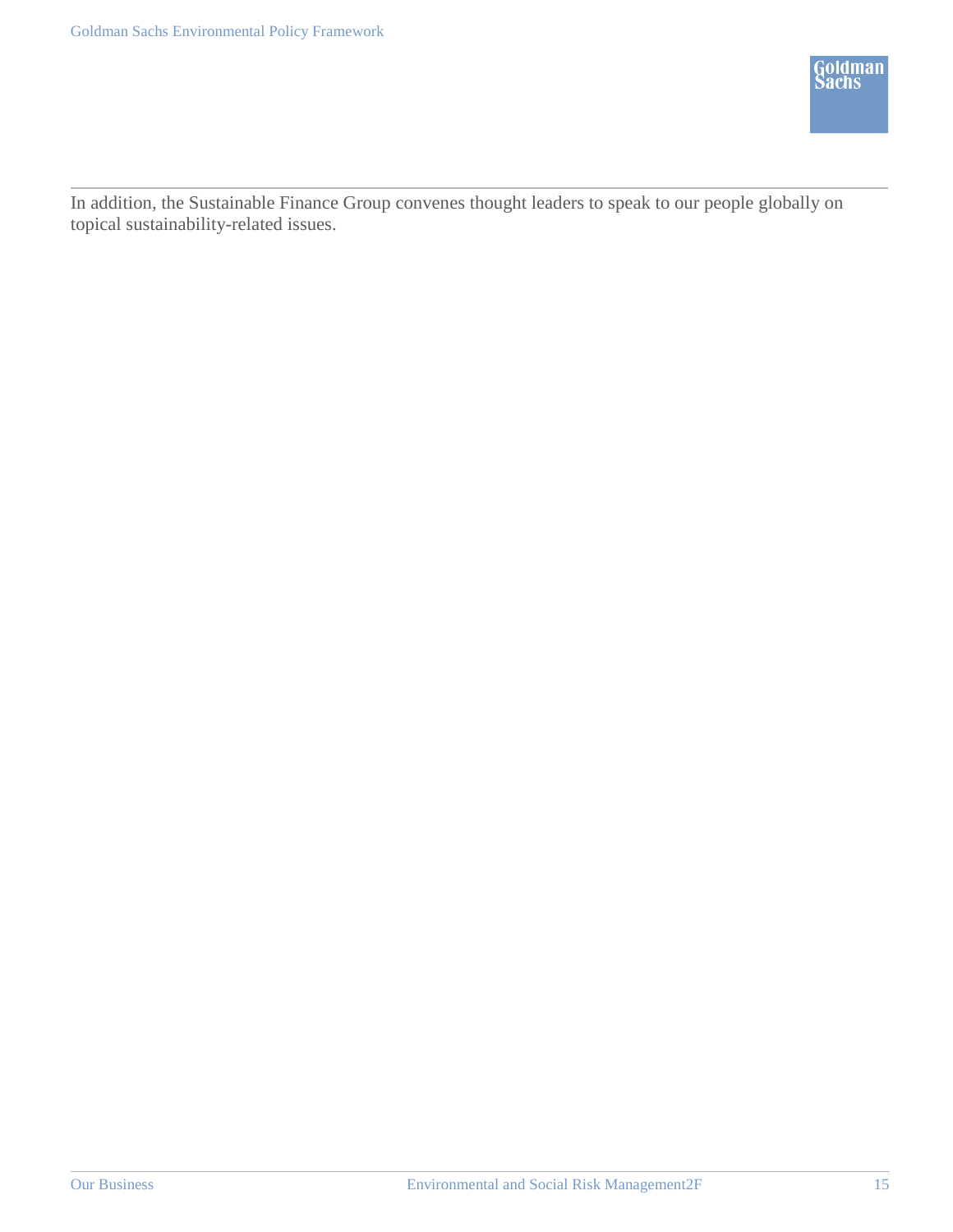# <span id="page-17-0"></span>Our Operations and Our People

## <span id="page-17-1"></span>I. Our Operations

Minimizing our operational impact is a prerequisite of sound environmental policy and a necessary complement to our core business activities. In all that we do, we strive to find smart, sustainable solutions that make business sense and are environmentally responsible. In addition, through our operational resiliency management we assess and plan for climate-related risks. Our Corporate Services and Real Estate (CSRE) and Technology teams work in close collaboration with the Sustainable Finance Group on our key operational priorities.

#### <span id="page-17-2"></span>A. Corporate Services and Real Estate

As part of our commitment to advancing the environmental stewardship of corporate operations, we will use our operational facilities and partnerships to pilot and help scale up innovative clean energy and energy efficiency solutions. For example, at our headquarters in New York we have deployed an innovative HVAC system that shifts electrical loads to off-peak hours.

As part of our carbon reduction framework, we factor an internal price on carbon into energy efficiency, renewable energy and other emission reduction activities through the use of a return on investment model. This return on investment prioritizes internal reduction measures across both our offices and data centers. We also have a dedicated green operational investment budget, which brings greater focus to initiatives that reduce our environmental impacts and enables us to invest in green buildings and innovative green technologies. We are targeting \$2 billion in green operational investments by 2020.

In support of our commitment to transparency regarding our environmental performance, Goldman Sachs has been a signatory to the CDP climate change survey since 2006. We make public our Carbon Accounting Methodology, and ensure the accuracy of our environmental metrics and data collection process through robust internal inventory management planning and a commitment to third party verification of our most important performance metrics including our Scope 1, 2 and 3 (business travel) emissions as well as our water use.

We are committed to minimizing the impact of our operations on the environment with our key goals as follows:

**Carbon Neutrality:** We will accelerate our previous carbon neutrality commitment by five years to be carbon neutral by 2015. We will also expand the scope from global Scope 1 and 2 emissions to include our Scope 3 business travel as part of our commitment.

**Renewable Energy:** We will aim to use 100 percent renewable power to meet our global electricity needs by 2020. As part of our commitment to increasing awareness and in support of global best practices, we have joined the RE100 initiative.

**Energy Efficiency:** We will aim to reduce our absolute energy use across our operationally controlled facilities by 10 percent from 2013 to 2020.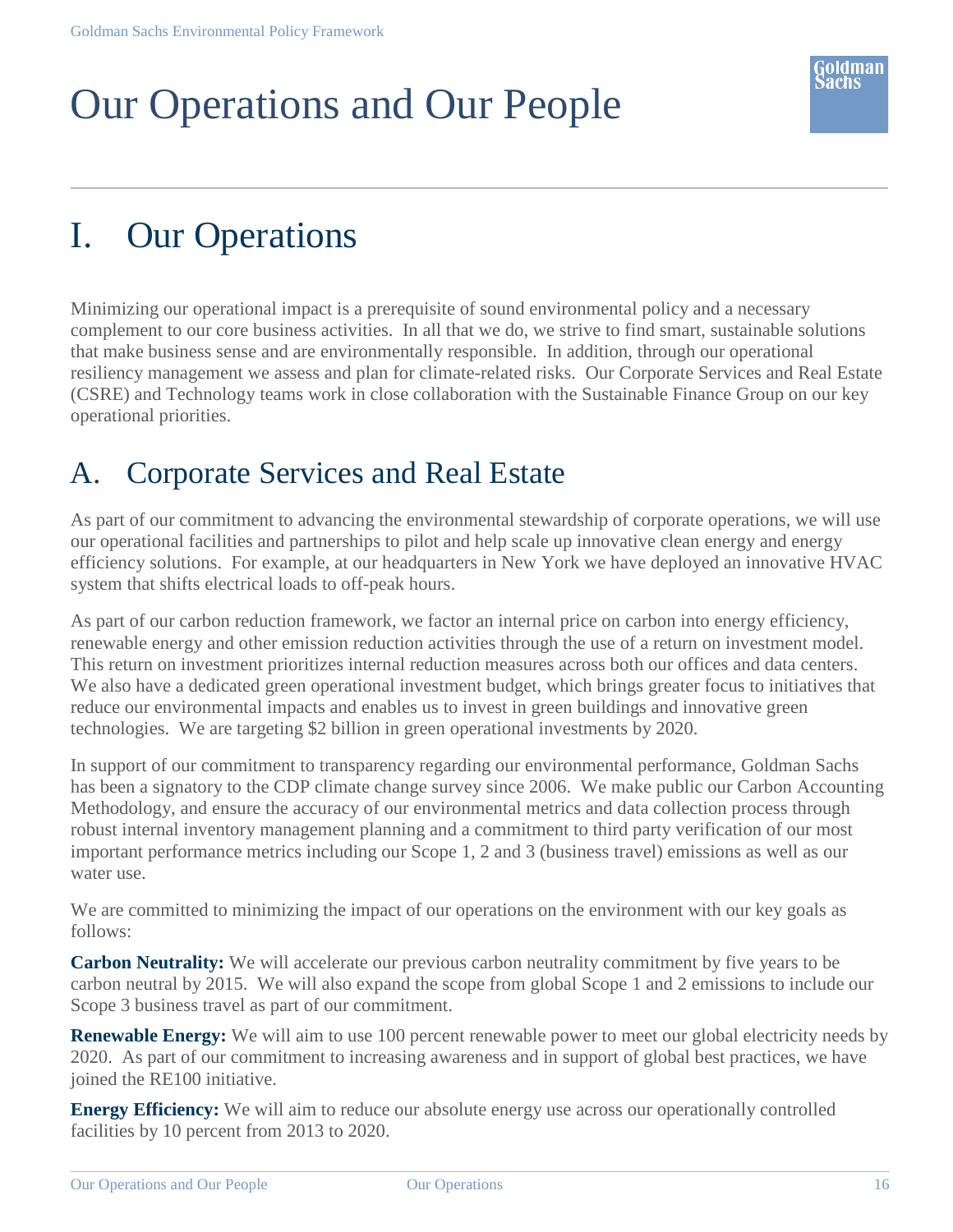**Universal Green Building Standards:** We are committed to achieving LEED Gold or equivalent for new buildings or major renovation projects. We will target green building certification across 70 percent of our portfolio by 2020.

**Responsible Resource Consumption:** We are committed to responsible resource consumption and waste reduction. We have established a goal to achieve 100 percent business waste diversion from landfill by 2020 and a 20 percent reduction of paper per-capita from 2013 to 2020. We are also targeting a 5 percent reduction in water use in operationally controlled facilities from 2013 to 2020.

**Responsible Supply Chain Management:** We continue to advance our commitments to sustainable supply chain management through the development and deployment of a sustainable procurement framework that is integrated across our whole procurement lifecycle, prioritizing our material risks and promoting innovative collaboration with our vendors.

**Operational Resiliency Management:** We are committed to assessing and planning for climate-related risks across our operations through infrastructure, business continuity and resiliency reviews of our office space and data centers. Our assessment monitors the hazards posed by climate-related risks, including temperature changes, rising sea levels and severe weather conditions, and we utilize predictive weather modeling to inform our short-term preparedness and long-term resiliency planning.

**Certified Management Systems:** We have developed an Environmental Management System (EMS) that complies with the ISO 14001 standard and are committed to having the ISO 14001 EMS certified by a third party verification company. We will seek to expand our implementation of the ISO 14001 EMS to all operationally controlled facilities by 2020. In addition, we are committed to aligning our on-site corporate events to the ISO 20121 standard for sustainable events through a sustainable events management system. Through active implementation and continual review and improvement of our management systems, we commit to the following:

- We will comply with applicable legal and regulatory requirements and adhere to other objectives as defined in the Environmental Policy Framework that relate to environmental, social and economic aspects resulting from our operations.
- In association with the Environmental Policy Framework, the management systems will provide a basis for setting and reviewing environmental, social and economic objectives and targets for our operations on a continuous basis.
- We commit to continual improvement in environmental, social and economic performance and pollution prevention for our operations through ongoing review and modification of the management systems in response to emerging environmental, social and economic issues and changing regulations and business activities, as appropriate.

See **Our Operational Impact** for further details of our operational commitments.

### <span id="page-18-0"></span>B. Technology

Sustaining the growth of our business, while minimizing the environmental impact of our technology, is a constant balancing act. As a financial services firm, computing represents the largest portion of the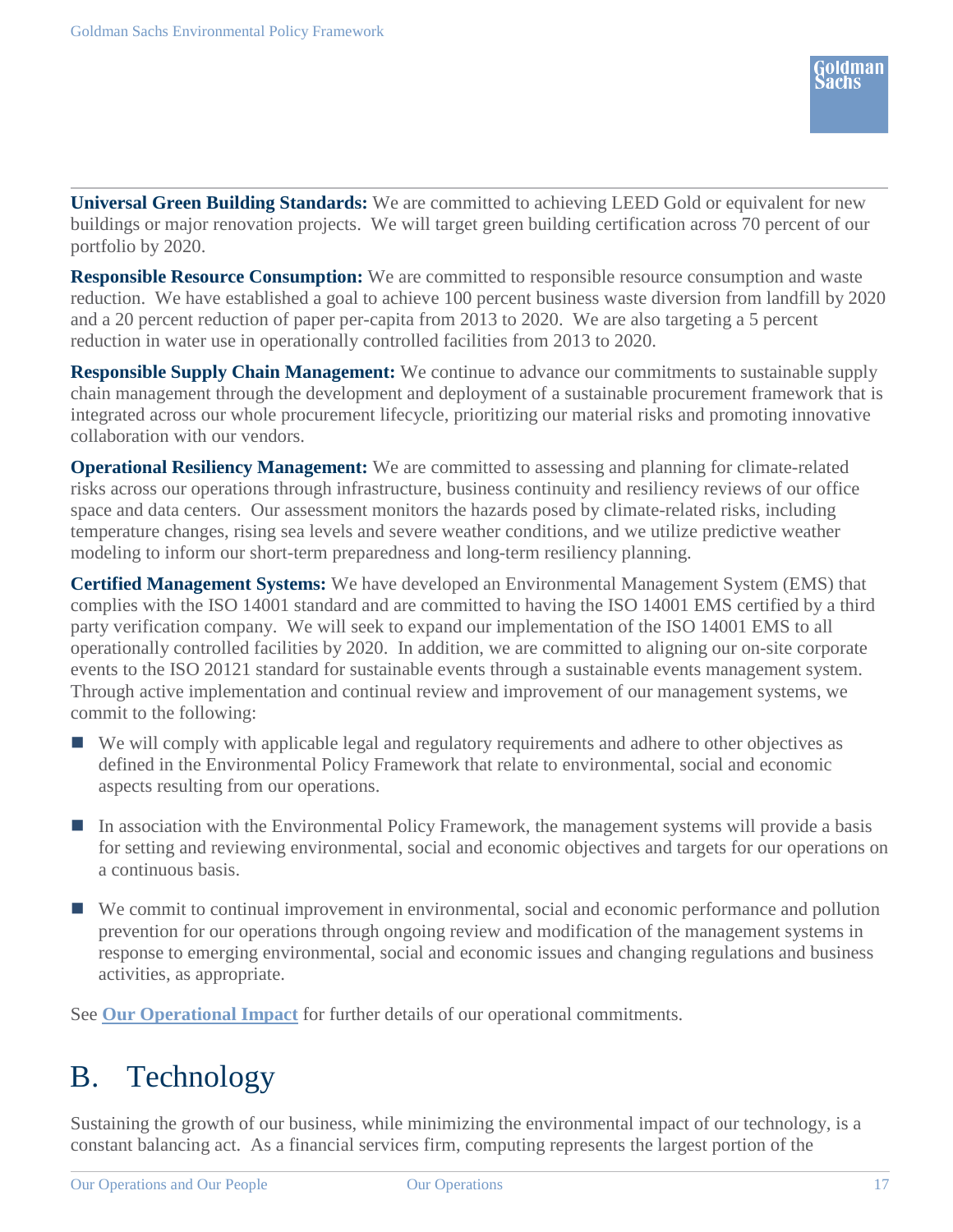environmental impact from our technology. Through a combination of market-based and in-house developed products, our engineers seek the best technology solutions with the lowest power consumption to meet the requirements of our business, working alongside the CSRE team to achieve the firm's operational goals. Key initiatives are as follows:

**Efficiency:** Given our strategic focus on computing efficiency, we will continue to pursue integrated solutions that minimize environmental impact across the technology lifecycle, from the initial purchase of a product to its disposal. We will also continuously optimize for efficiency across our hardware fleet by closely monitoring and striving for higher efficiency per unit of computing capacity.

**Shared Solutions:** We will seek additional efficiency in our computing solutions through shared computing and virtualization. For example, while we utilize private cloud solutions that right-size our computing resources for applications, we will also leverage public cloud technology as secure solutions become available, including using on-demand computing capacity as needed to reduce our permanent computing footprint.

**Innovation and Collaboration:** We will look to adopt innovative solutions across our technology platforms and share best practices across the industry. For example, we are adopting modular data centers and collaborating through the Open Compute Project (OCP), which promotes the development of higherefficiency server hardware.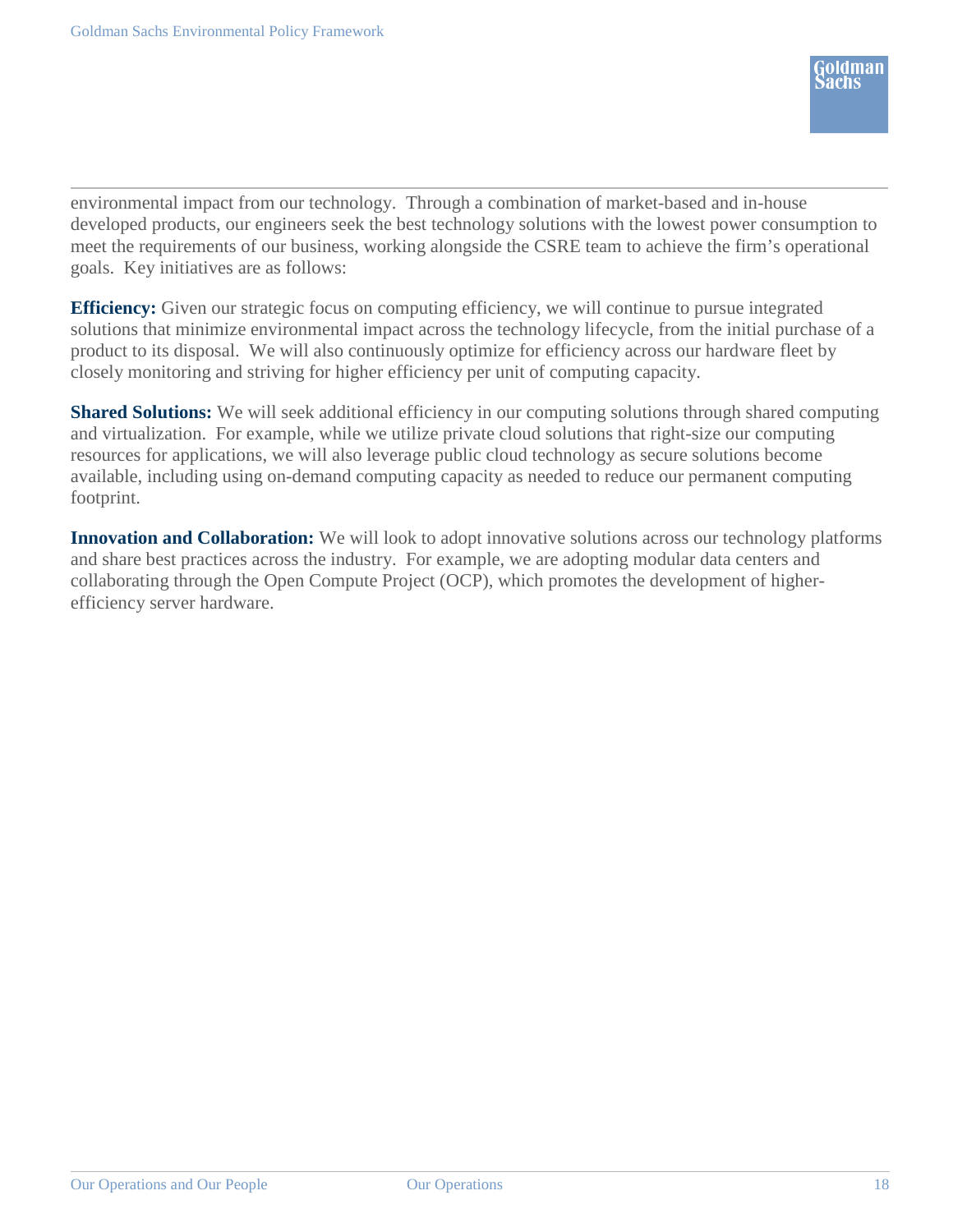# <span id="page-20-0"></span>II. Our People

Environmental stewardship is not only about how we operate our business, but also about how we engage our people. Through programs sponsored across our global businesses, environmental issues are discussed and environmental initiatives are acted upon. We will continue to look for opportunities to further engage our people on environmental opportunities.

Examples of our employee engagement programs, which we will seek to build on, are as follows:

**Thought Leadership:** Throughout the year, we offer a speaker series that brings thought leaders to the firm to share innovative ideas and thinking on a variety of themes, including environmental topics ranging from renewable energy and conservation to water issues. We also publish timely and topic-specific content on both our internal and external communications portals, including videos, infographics and podcasts, to educate both our people and our clients on the evolving environmental landscape. Additionally, we host conferences on environment and energy issues, with a focus on the intersection of markets and how innovative financial mechanisms can be leveraged. We convene policymakers, NGOs and academic institutions alongside our clients, investors and employees to advance dialogue and collaboration that can facilitate capital flows that benefit the environment.

**Communications:** We regularly communicate with our people through multiple channels. We publish environmental newsletters offering updates on notable transactions related to the environment and the firm's progress on minimizing our environmental footprint, among other topics. We also publish articles on our intranet to focus on environmental issues and communicate our environmental progress.

**Environmental Networks:** Employee-led environmental networks in cities around the world raise awareness and engage local employees on initiatives ranging from recycling and composting to reduction of disposable cups and bottles.

**Community Team Works:** Each year, our *Community Team Works* program allows for employees to participate in volunteer projects in their local communities that have a direct impact on the environment. These projects range from aiding in park clean-ups to installing solar panels on housing for low-income residents.

**Goldman Sachs Gives:** Through *Goldman Sachs Gives*, the firm's donor-advised fund, current and retired senior employees can recommend grants to qualifying nonprofit organizations globally. Since 2010, *Goldman Sachs Gives* has provided more than \$36 million of grants across 10 countries towards critical societal, conservation and environmental-related programs.